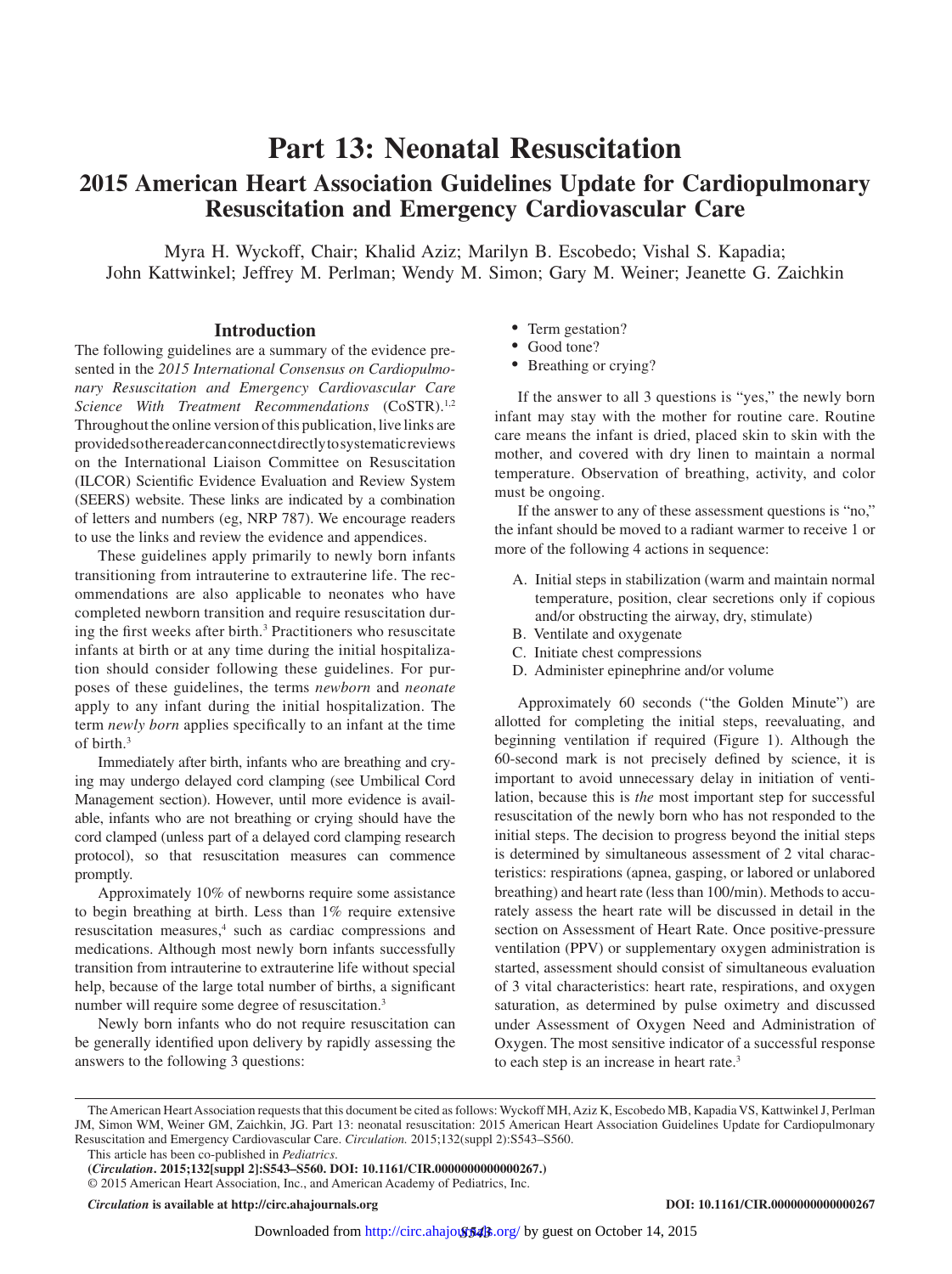### **Anticipation of Resuscitation Need**

Readiness for neonatal resuscitation requires assessment of perinatal risk, a system to assemble the appropriate personnel based on that risk, an organized method for ensuring immediate access to supplies and equipment, and standardization of behavioral skills that help assure effective teamwork and communication.

Every birth should be attended by at least 1 person who can perform the initial steps of newborn resuscitation and PPV, and whose only responsibility is care of the newborn. In the presence of significant perinatal risk factors that increase the likelihood of the need for resuscitation,<sup>5,6</sup> additional personnel with resuscitation skills, including chest compressions, endotracheal intubation, and umbilical vein catheter insertion, should be immediately available. Furthermore, because a newborn without apparent risk factors may unexpectedly require resuscitation, each institution should have a procedure in place for rapidly mobilizing a team with complete newborn resuscitation skills for any birth.

The neonatal resuscitation provider and/or team is at a major disadvantage if supplies are missing or equipment is not functioning. A standardized checklist to ensure that all necessary supplies and equipment are present and functioning may be helpful. A known perinatal risk factor, such as preterm birth, requires preparation of supplies specific to thermoregulation and respiratory support for this vulnerable population.

When perinatal risk factors are identified, a team should be mobilized and a team leader identified. As time permits,



#### Neonatal Resuscitation Algorithm-2015 Update

**Figure 1.** Neonatal Resuscitation Algorithm—2015 Update.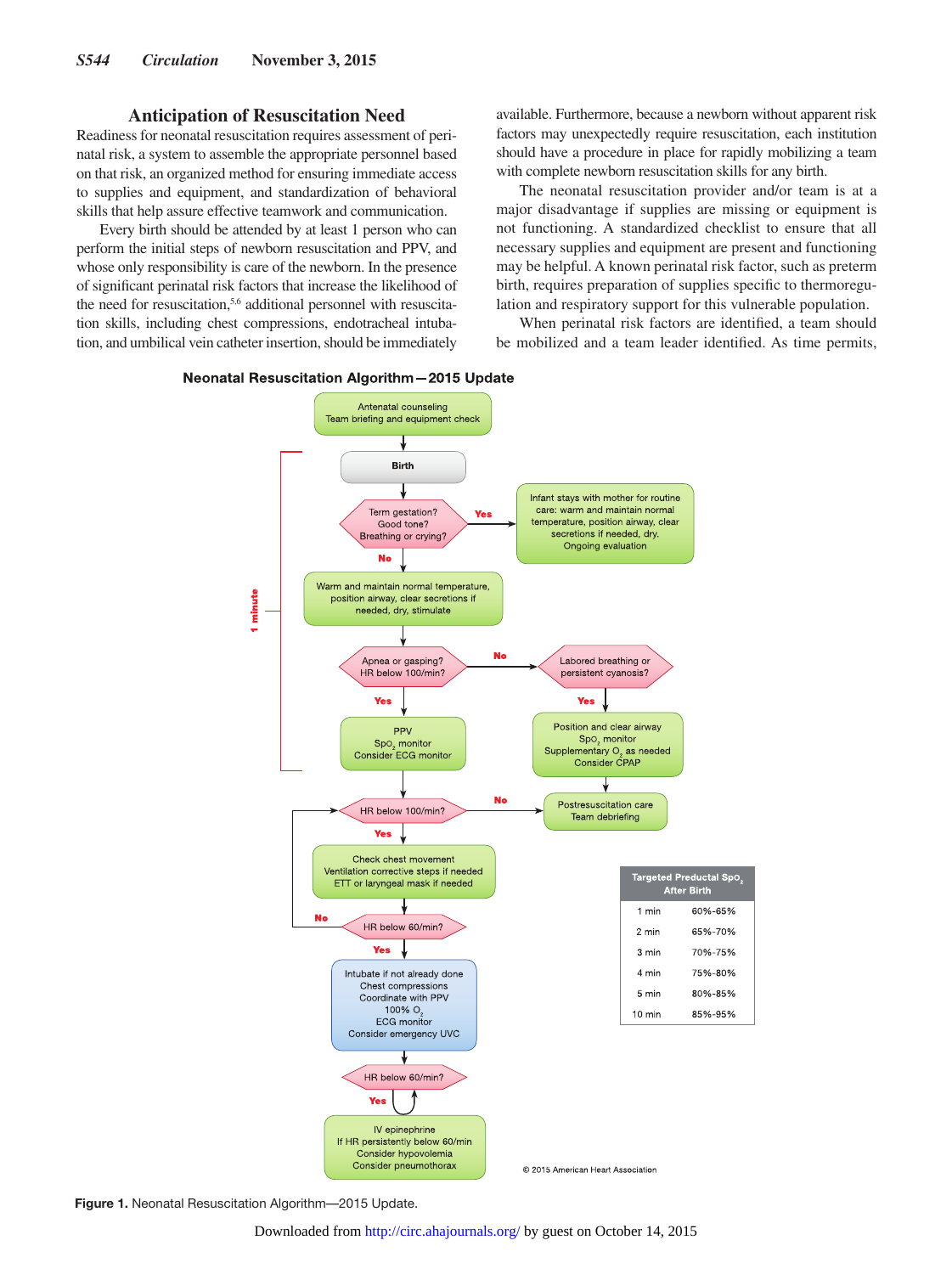the leader should conduct a preresuscitation briefing, identify interventions that may be required, and assign roles and responsibilities to the team members.<sup>7,8</sup> During resuscitation, it is vital that the team demonstrates effective communication and teamwork skills to help ensure quality and patient safety.

# **Umbilical Cord Management[NRP 787](https://volunteer.heart.org/apps/pico/Pages/PublicComment.aspx?q=787), [NRP 849](https://volunteer.heart.org/apps/pico/Pages/PublicComment.aspx?q=849)**

Until recent years, a common practice has been to clamp the umbilical cord soon after birth to quickly transfer the infant to the neonatal team for stabilization. This immediate clamping was deemed particularly important for infants at high risk for difficulty with transition and those most likely to require resuscitation, such as infants born preterm. During the 2010 CoSTR review, evidence began to emerge suggesting that delayed cord clamping (DCC) might be beneficial for infants who did not need immediate resuscitation at birth.<sup>7</sup>

The 2015 ILCOR systematic review<sup>NRP 787</sup> confirms that DCC is associated with less intraventricular hemorrhage (IVH) of any grade, higher blood pressure and blood volume, less need for transfusion after birth, and less necrotizing enterocolitis. There was no evidence of decreased mortality or decreased incidence of severe IVH.<sup>1,2</sup> The studies were judged to be very low quality (downgraded for imprecision and very high risk of bias). The only negative consequence appears to be a slightly increased level of bilirubin, associated with more need for phototherapy. These findings have led to national recommendations that DCC be practiced when possible.<sup>9,10</sup> A major problem with essentially all of these studies has been that infants who were thought to require resuscitation were either withdrawn from the randomized controlled trials or electively were not enrolled. Therefore, there is no evidence regarding safety or utility of DCC for infants requiring resuscitation and some concern that the delay in establishing ventilation may be harmful. Some studies have suggested that cord "milking" might accomplish goals similar to  $DCC$ ,<sup>11-13</sup> but there is insufficient evidence of either its safety or utility to suggest its routine use in the newly born, particularly in extremely preterm infants.

In summary, from the evidence reviewed in the 2010 CoSTR7 and subsequent review of DCC and cord milking in preterm newborns in the 2015 ILCOR systematic review,<sup>1,2</sup> DCC for longer than 30 seconds is reasonable for both term and preterm infants who do not require resuscitation at birth (Class IIa, Level of Evidence [LOE] C-LD). There is insufficient evidence to recommend an approach to cord clamping for infants who require resuscitation at birth, and more randomized trials involving such infants are encouraged. In light of the limited information regarding the safety of rapid changes in blood volume for extremely preterm infants, we suggest against the routine use of cord milking for infants born at less than 29 weeks of gestation outside of a research setting. Further study is warranted because cord milking may improve initial mean blood pressure and hematologic indices and reduce intracranial hemorrhage, but thus far there is no evidence for improvement in long-term outcomes (Class IIb, LOE C-LD).

### **Initial Steps**

The initial steps of newborn resuscitation are to maintain normal temperature of the infant, position the infant in a "sniffing" position to open the airway, clear secretions if needed with a bulb syringe or suction catheter, dry the infant (unless preterm and covered in plastic wrap), and stimulate the infant to breathe. Current examination of the evidence for these practices is summarized below.

## **Importance of Maintaining Normal Temperature in the Delivery Room[NRP 589](https://volunteer.heart.org/apps/pico/Pages/PublicComment.aspx?q=589)**

It has long been recognized (since Budin's 1907 publication of *The Nursling*) 14 that the admission temperature of newly born nonasphyxiated infants is a strong predictor of mortality at all gestational ages.15–49 Preterm infants are especially vulnerable. Hypothermia is also associated with serious morbidities, such as increased risk of IVH,<sup>19,26,39,50-54</sup> respiratory issues,<sup>15,19,21,50,55-60</sup> hypoglycemia,<sup>15,44,60-64</sup> and late-onset sepsis.<sup>33,65</sup> Because of this, admission temperature should be recorded as a predictor of outcomes as well as a quality indicator (Class I, LOE B-NR.) It is recommended that the temperature of newly born nonasphyxiated infants be maintained between 36.5°C and 37.5°C after birth through admission and stabilization (Class I, LOE C-LD).

### *Interventions to Maintain Newborn Temperature in the Delivery Roo[mNRP 599](https://volunteer.heart.org/apps/pico/Pages/PublicComment.aspx?q=599)*

The use of radiant warmers and plastic wrap with a cap has improved but not eliminated the risk of hypothermia in preterm infants in the delivery room. Other strategies have been introduced, which include increased room temperature, thermal mattresses, and the use of warmed humidified resuscitation gases. Various combinations of these strategies may be reasonable to prevent hypothermia in infants born at less than 32 weeks of gestation (Class IIb, LOE B-R, B-NR, C-LD). Compared with plastic wrap and radiant warmer, the addition of a thermal mattress, $66-70$  warmed humidified gases, $71,72$  and increased room temperature plus cap plus thermal mattress<sup>55,57,59,73</sup> were all effective in reducing hypothermia. For all the studies, hyperthermia was a concern, but harm was not shown. Hyperthermia (greater than 38.0°C) should be avoided due to the potential associated risks (Class III: Harm, LOE C-EO).

### *Warming Hypothermic Newborns to Restore Normal Temperature[NRP 858](https://volunteer.heart.org/apps/pico/Pages/PublicComment.aspx?q=858)*

The traditional recommendation for the method of rewarming neonates who are hypothermic after resuscitation has been that slower is preferable to faster rewarming to avoid complications such as apnea and arrhythmias. However, there is insufficient current evidence to recommend a preference for either rapid (0.5°C/h or greater) or slow rewarming (less than 0.5°C/h) of unintentionally hypothermic newborns (temperature less than 36°C) at hospital admission. Either approach to rewarming may be reasonable (Class IIb, LOE C-LD).

### *Effect of Maternal Hypothermia and Hyperthermia on the Neonate[NRP 804](https://volunteer.heart.org/apps/pico/Pages/PublicComment.aspx?q=804)*

Maternal hyperthermia in labor is associated with adverse neonatal effects. These include increased mortality,<sup>74,75</sup> neonatal seizures,74–80 and adverse neurologic states like encephalopathy.81–84 Maternal hypothermia in labor has not been shown to be associated with clinically significant adverse neonatal outcomes at the time of birth.<sup>85-89</sup> Although maternal hyperthermia is associated with adverse neonatal outcomes, there is insufficient evidence to make a recommendation on the management of maternal hyperthermia.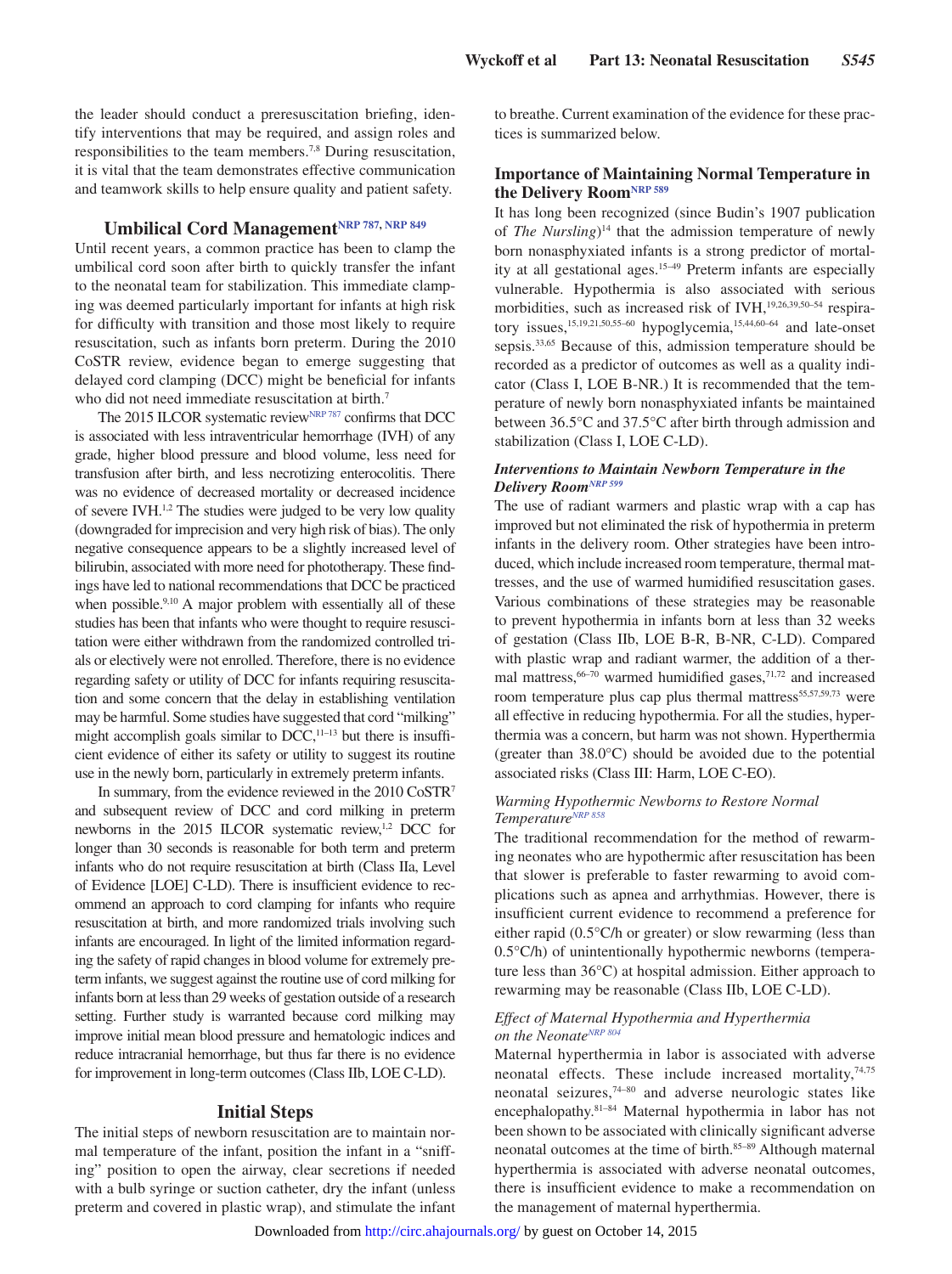### **M***aintaining Normothermia in Resource-Limited*  Setting<sub>*SNRP* 793</sup></sub>

The ability to maintain temperature in resource-limited settings after birth is a significant problem,<sup>40</sup> with a dose-dependent increase in mortality for temperatures below 36.5°C. Premature newborns are at much higher risk than those born at term. Simple interventions to prevent hypothermia during transition (birth until 1 to 2 hours of life) reduce mortality. During transition, the use of plastic wraps $90-92$  and the use of skin-to-skin contact $93-100$  reduce hypothermia.

In resource-limited settings, to maintain body temperature or prevent hypothermia during transition (birth until 1 to 2 hours of life) in well newborn infants, it may be reasonable to put them in a clean food-grade plastic bag up to the level of the neck and swaddle them after drying (Class IIb, LOE C-LD). Another option that may be reasonable is to nurse such newborns with skin-to-skin contact or kangaroo mother care (Class IIb, LOE C-LD). There are no data examining the use of plastic wraps or skin-to-skin contact during resuscitation/ stabilization in resource-limited settings.

## **Clearing the Airway**

### *When Amniotic Fluid Is Clear*

This topic was last reviewed in 2010.<sup>3</sup> Suctioning immediately after birth, whether with a bulb syringe or suction catheter, may be considered only if the airway appears obstructed or if PPV is required. Avoiding unnecessary suctioning helps prevent the risk of induced bradycardia due to suctioning of the nasopharynx.101,102 Deterioration of pulmonary compliance, oxygenation, and cerebral blood flow velocity shown to accompany tracheal suction in intubated infants in the neonatal intensive care unit also suggests the need for caution in the use of suction immediately after birth.<sup>103-105</sup> This recommendation remains unchanged. Please refer to the 2010 CoSTR for the latest science review.7,8

### *When Meconium Is Present[NRP 865](https://volunteer.heart.org/apps/pico/Pages/PublicComment.aspx?q=865)*

Since the mid-1970s, interventions to decrease the mortality and morbidity of meconium aspiration syndrome in infants who are born through meconium-stained amniotic fluid have been recommended. The practice of universal oropharyngeal suctioning of the fetus on the perineum followed by routine intubation and suctioning of the trachea at birth was generally practiced for many years. This practice was abandoned over a decade ago after a large multicenter, multinational randomized clinical trial provided evidence that newborns born through meconiumstained amniotic fluid who were vigorous at birth did not benefit from intervention and could avoid the risk of intubation.<sup>106</sup>

Because the presence of meconium-stained amniotic fluid may indicate fetal distress and increases the risk that the infant will require resuscitation after birth, a team that includes an individual skilled in tracheal intubation should be present at the time of birth. If the infant is vigorous with good respiratory effort and muscle tone, the infant may stay with the mother to receive the initial steps of newborn care. Gentle clearing of meconium from the mouth and nose with a bulb syringe may be done if necessary.

However, if the infant born through meconium-stained amniotic fluid presents with poor muscle tone and inadequate

breathing efforts, the initial steps of resuscitation should be completed under the radiant warmer. PPV should be initiated if the infant is not breathing or the heart rate is less than 100/ min after the initial steps are completed.

Routine intubation for tracheal suction in this setting is not suggested, because there is insufficient evidence to continue recommending this practice (Class IIb, LOE C-LD). In making this suggested change, greater value has been placed on harm avoidance (ie, delays in providing bag-mask ventilation, potential harm of the procedure) over the unknown benefit of the intervention of routine tracheal intubation and suctioning. Therefore, emphasis should be made on initiating ventilation within the first minute of life in nonbreathing or ineffectively breathing infants.

Although a definitive randomized clinical trial is still needed, current published human evidence does not support a recommendation for routine intervention of intubation and suction for the nonvigorous newborn with meconium-stained amniotic fluid.<sup>107-116</sup> Appropriate intervention to support ventilation and oxygenation should be initiated as indicated for each individual infant. This may include intubation and suction if the airway is obstructed.

## **Assessment of Heart Rat[eNRP 898](https://volunteer.heart.org/apps/pico/Pages/PublicComment.aspx?q=898)**

Immediately after birth, assessment of the newborn's heart rate is used to evaluate the effectiveness of spontaneous respiratory effort and determine the need for subsequent interventions. During resuscitation, an increase in the newborn's heart rate is considered the most sensitive indicator of a successful response to each intervention. Therefore, identifying a rapid, reliable, and accurate method to measure the newborn's heart rate is critically important. In previous treatment guidelines, auscultation of the precordium was recommended as the preferred physical examination method, and pulse oximetry was recommended as an adjunct to provide a noninvasive, rapid, and continuous assessment of heart rate during resuscitation.<sup>3</sup>

The 2015 ILCOR systematic review evaluated 1 study comparing clinical assessment with electrocardiography  $(ECG)$  in the delivery room<sup>117</sup> and 5 studies comparing simultaneous pulse oximetry and ECG.<sup>118-122</sup> Clinical assessment was found to be both unreliable and inaccurate. Among healthy newborns, providers frequently could not palpate the umbilical pulse and underestimated the newborn's heart rate by auscultation or palpation.<sup>117</sup> Four studies found that 3-lead ECG displayed a reliable heart rate faster than pulse oximetry.118,120–122 In 2 studies, ECG was more likely to detect the newborn's heart rate during the first minute of life.<sup>120,121</sup> Although the mean differences between the series of heart rates measured by ECG and pulse oximetry were small, pulse oximetry tended to underestimate the newborn's heart rate and would have led to potentially unnecessary interventions.118,119,122 During the first 2 minutes of life, pulse oximetry frequently displayed the newborn's heart rate below either 60/ min or 100/min, while a simultaneous ECG showed the heart rate greater than 100/min.122

Many of the newborns included in the studies did not require resuscitation, and very few required chest compressions. The majority of the studies did not report any difficulties with applying the leads. $118-120$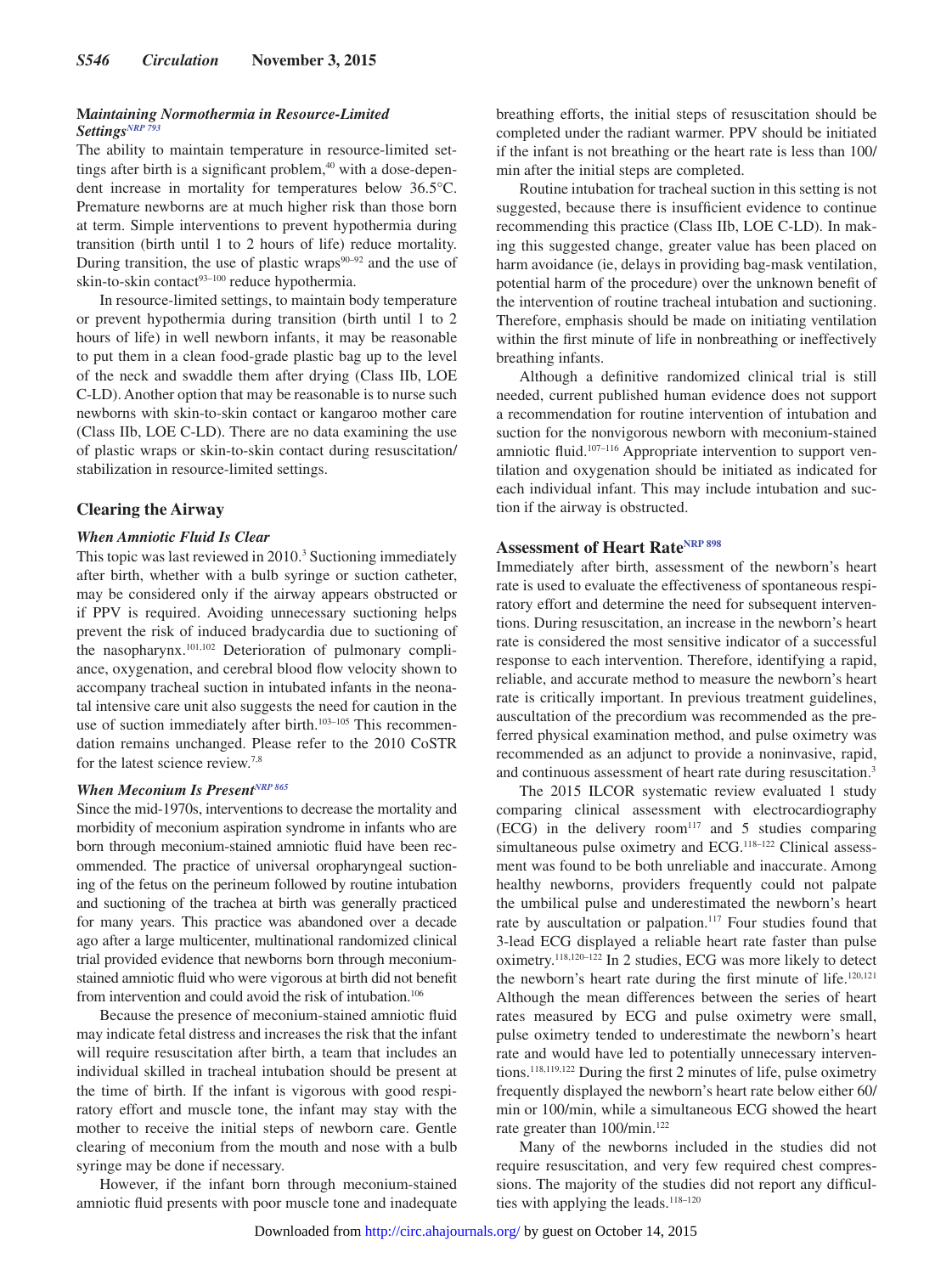During resuscitation of term and preterm newborns, the use of 3-lead ECG for the rapid and accurate measurement of the newborn's heart rate may be reasonable (Class IIb, LOE C-LD). The use of ECG does not replace the need for pulse oximetry to evaluate the newborn's oxygenation.

### **Assessment of Oxygen Need and Administration of Oxygen**

### *Use of Pulse Oximetry*

This topic was last reviewed in 2010.<sup>3</sup> It is recommended that oximetry be used when resuscitation can be anticipated, when PPV is administered, when central cyanosis persists beyond the first 5 to 10 minutes of life, or when supplementary oxygen is administered.

### *Administration of Oxygen*

### *Term Infants*

This topic was last reviewed in 2010.<sup>3</sup> It is reasonable to initiate resuscitation with air (21% oxygen at sea level). Supplementary oxygen may be administered and titrated to achieve a preductal oxygen saturation approximating the interquartile range measured in healthy term infants after vaginal birth at sea level.7,8,123

### *Preterm[NRP 864](https://volunteer.heart.org/apps/pico/Pages/PublicComment.aspx?q=864)*

Meta-analysis of 7 randomized trials that compared initiating resuscitation of preterm newborns (less than 35 weeks of gestation) with high oxygen (65% or greater) and low oxygen (21% to 30%) showed no improvement in survival to hospital discharge with the use of high oxygen. $124-130$  Similarly, in the subset of studies that evaluated these outcomes, no benefit was seen for the prevention of bronchopulmonary dysplasia,<sup>125,127–130</sup> IVH,<sup>125,128–130</sup> or retinopathy of prematurity.<sup>125,128,129</sup> When oxygen targeting was used as a cointervention, the oxygen concentration of resuscitation gas and the preductal oxygen saturation were similar between the high-oxygen and low-oxygen groups within the first 10 minutes of life.<sup>125,128-130</sup>

In all studies, irrespective of whether air or high oxygen (including 100%) was used to initiate resuscitation, most infants were in approximately 30% oxygen by the time of stabilization. Resuscitation of preterm newborns of less than 35 weeks of gestation should be initiated with low oxygen (21% to 30%), and the oxygen concentration should be titrated to achieve preductal oxygen saturation approximating the interquartile range measured in healthy term infants after vaginal birth at sea level<sup>123</sup> (Class I, LOE B-R). Initiating resuscitation of preterm newborns with high oxygen (65% or greater) is not recommended (Class III: No Benefit, LOE B-R). This recommendation reflects a preference for not exposing preterm newborns to additional oxygen without data demonstrating a proven benefit for important outcomes.

## **Positive Pressure Ventilation**

# **Initial Breaths[NRP 809](https://volunteer.heart.org/apps/pico/Pages/PublicComment.aspx?q=809)**

Several recent animal studies have suggested that a longer sustained inflation may be beneficial for establishing functional residual capacity during transition from fluid-filled to airfilled lungs after birth.<sup>131,132</sup> Some clinicians have suggested applying this technique for transition of human newborns. Review of the literature in 2015 identified 3 randomized controlled trials<sup>133-135</sup> and 2 cohort studies<sup>136,137</sup> that demonstrated a benefit of sustained inflation for reducing need for mechanical ventilation (very low quality of evidence, downgraded for variability of interventions). However, no benefit was found for reduction of mortality, bronchopulmonary dysplasia, or air leak. One cohort study<sup>136</sup> suggested that the need for intubation was less after sustained inflation.

There are insufficient data regarding short and long-term safety and the most appropriate duration and pressure of inflation to support routine application of sustained inflation of greater than 5 seconds' duration to the transitioning newborn (Class IIb, LOE B-R). Further studies using carefully designed protocols are needed.

## **End-Expiratory Pressure**NRP 897

Administration of PPV is the standard recommended treatment for both preterm and term infants who are apneic. A flow-inflating or self-inflating resuscitation bag or T-piece resuscitator are appropriate devices to use for PPV. In the 2010 Guidelines<sup>3</sup> and based on experience with delivering PPV in the neonatal intensive care unit, the use of positive end-expiratory pressure (PEEP) was speculated to be beneficial when PPV is administered to the newly born, but no published evidence was available to support this recommendation. PEEP was evaluated again in 2015, and 2 randomized controlled trials $138,139$  suggested that addition of PEEP during delivery room resuscitation of preterm newborns resulted in no improvement in mortality, no less need for cardiac drugs or chest compressions, no more rapid improvement in heart rate, no less need for intubation, no change in pulmonary air leaks, no less chronic lung disease, and no effect on Apgar scores, although the studies were underpowered to have sufficient confidence in a no-difference conclusion. However, 1 of the trials<sup>139</sup> provided low-quality evidence that the maximum amount of supplementary oxygen required to achieve target oxygen saturation may be slightly less when using PEEP. In 2015, the Neonatal Resuscitation ILCOR and Guidelines Task Forces repeated their 2010 recommendation that, when PPV is administered to preterm newborns, use of approximately 5 cm H<sub>2</sub>O PEEP is suggested (Class IIb, LOE B-R). This will require the addition of a PEEP valve for self-inflating bags.

### **Assisted-Ventilation Devices and Advanced Airway[sNRP 870,](https://volunteer.heart.org/apps/pico/Pages/PublicComment.aspx?q=870) [NRP 806](https://volunteer.heart.org/apps/pico/Pages/PublicComment.aspx?q=806)**

PPV can be delivered effectively with a flow-inflating bag, self-inflating bag, or T-piece resuscitator<sup>138,139</sup> (Class IIa, LOE B-R). The most appropriate choice may be guided by available resources, local expertise, and preferences. The selfinflating bag remains the only device that can be used when a compressed gas source is not available. Unlike flow-inflating bags or T-piece resuscitators, self-inflating bags cannot deliver continuous positive airway pressure (CPAP) and may not be able to achieve PEEP reliably during PPV, even with a PEEP valve.<sup>140–143</sup> However, it may take more practice to use a flowinflating bag effectively. In addition to ease of use, T-piece resuscitators can consistently provide target inflation pressures and longer inspiratory times in mechanical models,  $144-146$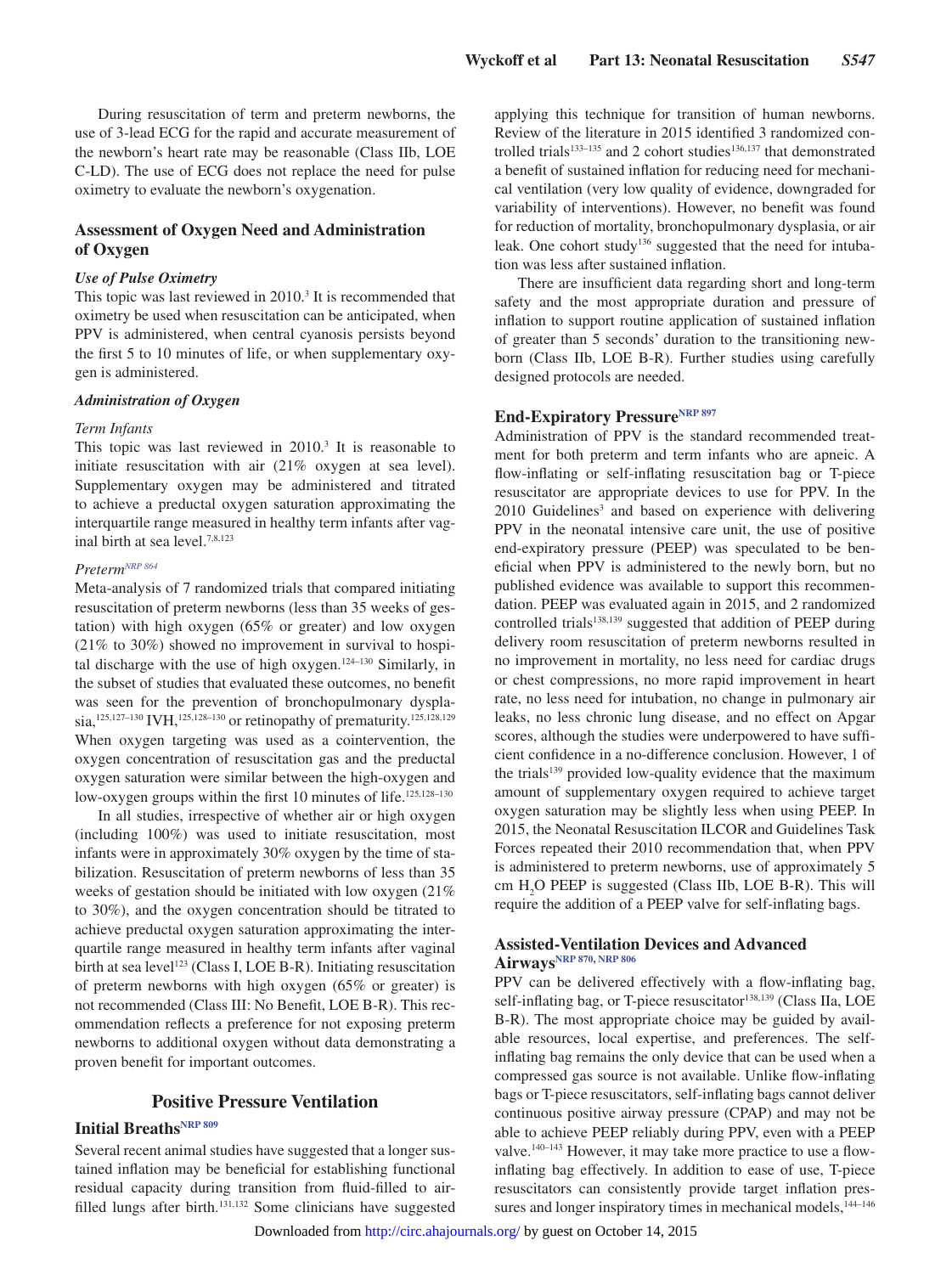but there is insufficient evidence to suggest that these qualities result in improved clinical outcomes.<sup>138,139</sup>

Use of respiratory mechanics monitors have been reported to prevent excessive pressures and tidal volumes<sup>147</sup> and exhaled  $CO<sub>2</sub>$  monitors may help assess that actual gas exchange is occurring during face-mask PPV attempts.148 Although use of such devices is feasible, thus far their effectiveness, particularly in changing important outcomes, has not been established (Class IIb, LOE C-LD).

### *Laryngeal Mas[kNRP 618](https://volunteer.heart.org/apps/pico/Pages/PublicComment.aspx?q=618)*

Laryngeal masks, which fit over the laryngeal inlet, can facilitate effective ventilation in term and preterm newborns at 34 weeks or more of gestation. Data are limited for their use in preterm infants delivered at less than 34 weeks of gestation or who weigh less than 2000 g. A laryngeal mask may be considered as an alternative to tracheal intubation if face-mask ventilation is unsuccessful in achieving effective ventilation<sup>149</sup> (Class IIb, LOE B-R). A laryngeal mask is recommended during resuscitation of term and preterm newborns at 34 weeks or more of gestation when tracheal intubation is unsuccessful or is not feasible (Class I, LOE C-EO). Use of the laryngeal mask has not been evaluated during chest compressions or for administration of emergency medications.

### *Endotracheal Tube Placement*

During neonatal resuscitation, endotracheal intubation may be indicated when bag-mask ventilation is ineffective or prolonged, when chest compressions are performed, or for special circumstances such as congenital diaphragmatic hernia. When PPV is provided through an endotracheal tube, the best indicator of successful endotracheal intubation with successful inflation and aeration of the lungs is a prompt increase in heart rate. Although last reviewed in 2010,<sup>3</sup> exhaled  $CO_2$  detection remains the most reliable method of confirmation of endotracheal tube placement.<sup>7,8</sup> Failure to detect exhaled  $CO<sub>2</sub>$  in neonates with adequate cardiac output strongly suggests esophageal intubation. Poor or absent pulmonary blood flow (eg, during cardiac arrest) may result in failure to detect exhaled  $CO<sub>2</sub>$  despite correct tube placement in the trachea and may result in unnecessary extubation and reintubation in these critically ill newborns.3 Clinical assessment such as chest movement, presence of equal breath sounds bilaterally, and condensation in the endotracheal tube are additional indicators of correct endotracheal tube placement.

# **Continuous Positive Airway Pressure[NRP 590](https://volunteer.heart.org/apps/pico/Pages/PublicComment.aspx?q=590)**

Three randomized controlled trials enrolling 2358 preterm infants born at less than 30 weeks of gestation demonstrated that starting newborns on CPAP may be beneficial when compared with endotracheal intubation and PPV.<sup>150–152</sup> Starting CPAP resulted in decreased rate of intubation in the delivery room, decreased duration of mechanical ventilation with potential benefit of reduction of death and/or bronchopulmonary dysplasia, and no significant increase in air leak or severe IVH. Based on this evidence, spontaneously breathing preterm infants with respiratory distress may be supported with CPAP initially rather than routine intubation for administering PPV (Class IIb, LOE B-R).

# **Chest Compressions[NRP 605](https://volunteer.heart.org/apps/pico/Pages/PublicComment.aspx?q=605), [NRP 895](https://volunteer.heart.org/apps/pico/Pages/PublicComment.aspx?q=895), [NRP 738](https://volunteer.heart.org/apps/pico/Pages/PublicComment.aspx?q=738), [NRP 862](https://volunteer.heart.org/apps/pico/Pages/PublicComment.aspx?q=862)**

If the heart rate is less than 60/min despite adequate ventilation (via endotracheal tube if possible), chest compressions are indicated. Because ventilation is the most effective action in neonatal resuscitation and because chest compressions are likely to compete with effective ventilation, rescuers should ensure that assisted ventilation is being delivered optimally before starting chest compressions.3

Compressions are delivered on the lower third of the sternum153–156 to a depth of approximately one third of the anteriorposterior diameter of the chest (Class IIb, LOE C-LD).157 Two techniques have been described: compression with 2 thumbs with the fingers encircling the chest and supporting the back (the 2-thumb technique) or compression with 2 fingers with a second hand supporting the back (the 2-finger technique). Because the 2-thumb technique generates higher blood pressure and coronary perfusion pressure with less rescuer fatigue, the 2 thumb–encircling hands technique is suggested as the preferred method<sup>158-172</sup> (Class IIb, LOE C-LD). Because the 2-thumb technique can be continued from the head of the bed while the umbilicus is accessed for insertion of an umbilical catheter, the 2-finger technique is no longer needed.

It is still suggested that compressions and ventilations be coordinated to avoid simultaneous delivery. The chest should be allowed to re-expand fully during relaxation, but the rescuer's thumbs should not leave the chest. The Neonatal Resuscitation ILCOR and Guidelines Task Forces continue to support use of a 3:1 ratio of compressions to ventilation, with 90 compressions and 30 breaths to achieve approximately 120 events per minute to maximize ventilation at an achievable rate<sup>173-178</sup> (Class IIa, LOE C-LD). Thus, each event will be allotted approximately a half of a second, with exhalation occurring during the first compression after each ventilation. A 3:1 compression-to-ventilation ratio is used for neonatal resuscitation where compromise of gas exchange is nearly always the primary cause of cardiovascular collapse, but rescuers may consider using higher ratios (eg, 15:2) if the arrest is believed to be of cardiac origin (Class IIb, LOE C-EO).

The Neonatal Guidelines Writing Group endorses increasing the oxygen concentration to 100% whenever chest compressions are provided (Class IIa, LOE C-EO). There are no available clinical studies regarding oxygen use during neonatal CPR. Animal evidence shows no advantage to 100% oxygen during CPR.<sup>179-186</sup> However, by the time resuscitation of a newborn infant has reached the stage of chest compressions, efforts to achieve return of spontaneous circulation using effective ventilation with low-concentration oxygen should have been attempted. Thus, it would appear sensible to try increasing the supplementary oxygen concentration. To reduce the risks of complications associated with hyperoxia, the supplementary oxygen concentration should be weaned as soon as the heart rate recovers (Class I, LOE C-LD).

The current measure for determining successful progress in neonatal resuscitation is to assess the heart rate response. Other devices, such as end-tidal  $CO<sub>2</sub>$  monitoring and pulse oximetry, may be useful techniques to determine when return of spontaneous circulation occurs.<sup>187-191</sup> However, in asystolic/bradycardic neonates, we suggest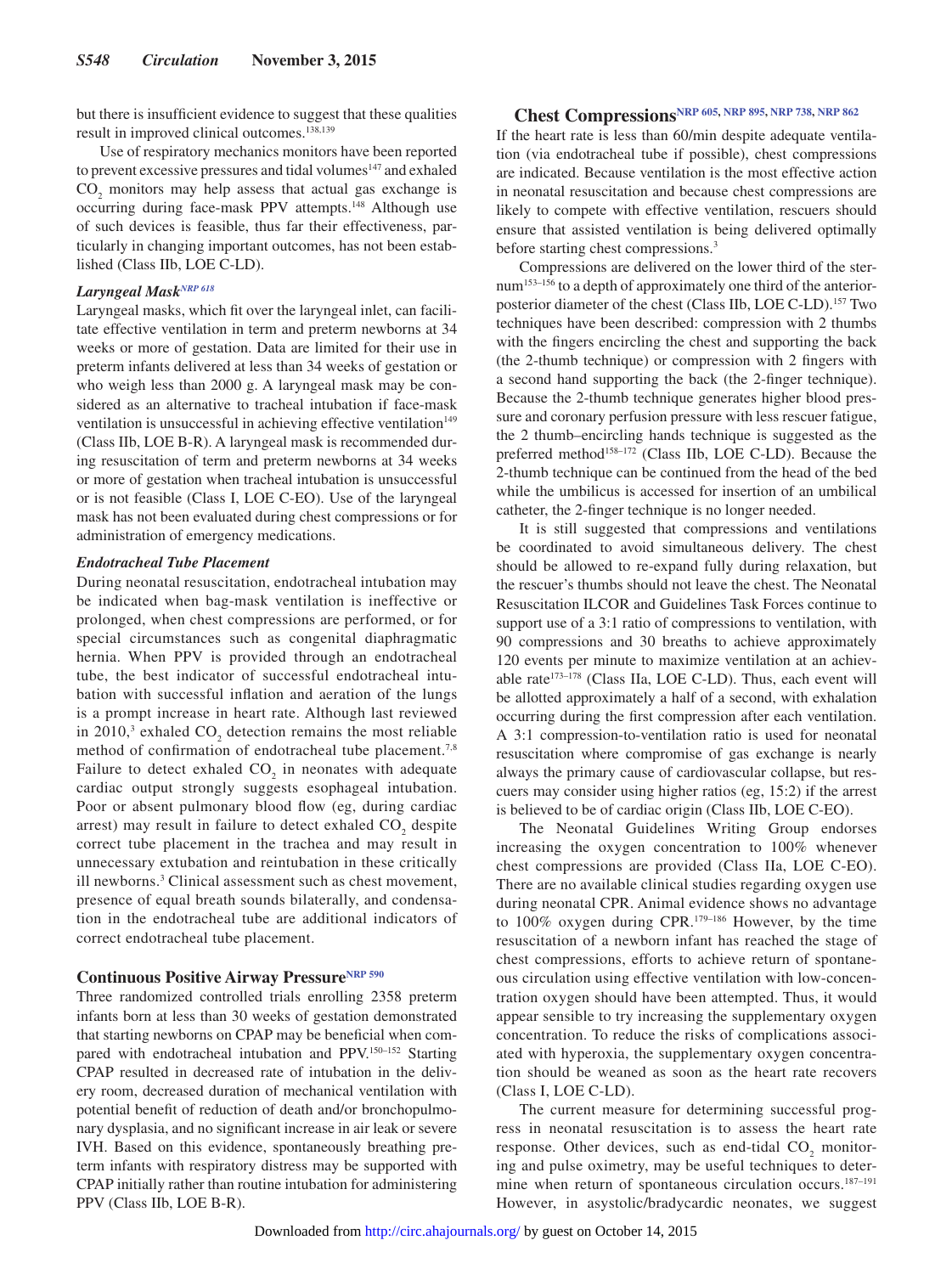against the routine use of any single feedback device such as  $ETCO<sub>2</sub>$  monitors or pulse oximeters for detection of return of spontaneous circulation, as their usefulness for this purpose in neonates has not been well established (Class IIb, LOE C-LD).

### **Medications**

Drugs are rarely indicated in resuscitation of the newly born infant. Bradycardia in the newborn infant is usually the result of inadequate lung inflation or profound hypoxemia, and establishing adequate ventilation is the most important step to correct it. However, if the heart rate remains less than 60/min despite adequate ventilation with 100% oxygen (preferably through an endotracheal tube) and chest compressions, administration of epinephrine or volume, or both, is indicated.<sup>3</sup>

### **Epinephrine**

This topic was last reviewed in 2010.3 Dosing recommendations remain unchanged from 2010.<sup>7,8</sup> Intravenous administration of epinephrine may be considered at a dose of 0.01 to 0.03 mg/kg of 1:10 000 epinephrine. If endotracheal administration is attempted while intravenous access is being established, higher dosing at 0.05 to 0.1 mg/kg may be reasonable. Given the lack of supportive data for endotracheal epinephrine, it is reasonable to provide drugs by the intravenous route as soon as venous access is established.

### **Volume Expansion**

This topic was last reviewed in 2010.<sup>3</sup> Dosing recommendations remain unchanged from 2010.7,8 Volume expansion may be considered when blood loss is known or suspected (pale skin, poor perfusion, weak pulse) and the infant's heart rate has not responded adequately to other resuscitative measures. An isotonic crystalloid solution or blood may be considered for volume expansion in the delivery room. The recommended dose is 10 mL/kg, which may need to be repeated. When resuscitating premature infants, it is reasonable to avoid giving volume expanders rapidly, because rapid infusions of large volumes have been associated with IVH.3

### **Postresuscitation Care**

Infants who require resuscitation are at risk of deterioration after their vital signs have returned to normal. Once effective ventilation and/or the circulation has been established, the infant should be maintained in or transferred to an environment where close monitoring and anticipatory care can be provided.

### **Glucose**

In the 2010 Guidelines, the potential role of glucose in modulating neurologic outcome after hypoxia-ischemia was identified. Lower glucose levels were associated with an increased risk for brain injury, while increased glucose levels may be protective. However, it was not possible to recommend a specific protective target glucose concentration range. There are no new data to change this recommendation.7,8

### **Induced Therapeutic Hypothermia**

### *Resource-Abundant Areas*

Induced therapeutic hypothermia was last reviewed in 2010; at that time it was recommended that infants born at more than 36 weeks of gestation with evolving moderate-to-severe hypoxic-ischemic encephalopathy should be offered therapeutic hypothermia under clearly defined protocols similar to those used in published clinical trials and in facilities with the capabilities for multidisciplinary care and longitudinal follow-up (Class IIa, LOE A).<sup>7,8</sup> This recommendation remains unchanged.

# $$

Evidence suggests that use of therapeutic hypothermia in resource-limited settings (ie, lack of qualified staff, inadequate equipment, etc) may be considered and offered under clearly defined protocols similar to those used in published clinical trials and in facilities with the capabilities for multidisciplinary care and longitudinal follow-up<sup>192-195</sup> (Class IIb, LOE B-R).

## **Guidelines for Withholding and Discontinuing**

Data reviewed for the 2010 Guidelines regarding management of neonates born at the margins of viability or those with conditions that predict a high risk of mortality or morbidity document wide variation in attitudes and practice by region and availability of resources. Additionally, parents desire a larger role in decisions related to initiation of resuscitation and continuation of support of severely compromised newborns. Noninitiation of resuscitation and discontinuation of life-sustaining treatment during or after resuscitation are considered ethically equivalent. The 2010 Guidelines provide suggestions for when resuscitation is not indicated, when it is nearly always indicated, and that under circumstances when outcome remains unclear, that the desires of the parents should be supported. No new data have been published that would justify a change to these guidelines as published in 2010.<sup>7,8</sup>

Antenatal assignment of prognosis for survival and/or disability of the neonate born extremely preterm has generally been made on the basis of gestational age alone. Scoring systems for including additional variables such as gender, use of maternal antenatal steroids, and multiplicity have been developed in an effort to improve prognostic accuracy. Indeed, it was suggested in the 2010 Guidelines that decisions regarding morbidity and risks of morbidity may be augmented by the use of published tools based on data from specific populations.

# **Withholding Resuscitation**NRP 805

There is no evidence to support the prospective use of any particular delivery room prognostic score presently available over gestational age assessment alone, in preterm infants at less than 25 weeks of gestation. Importantly, no score has been shown to improve the clinician's ability to estimate likelihood of survival through the first 18 to 22 months after birth. However, in individual cases, when counseling a family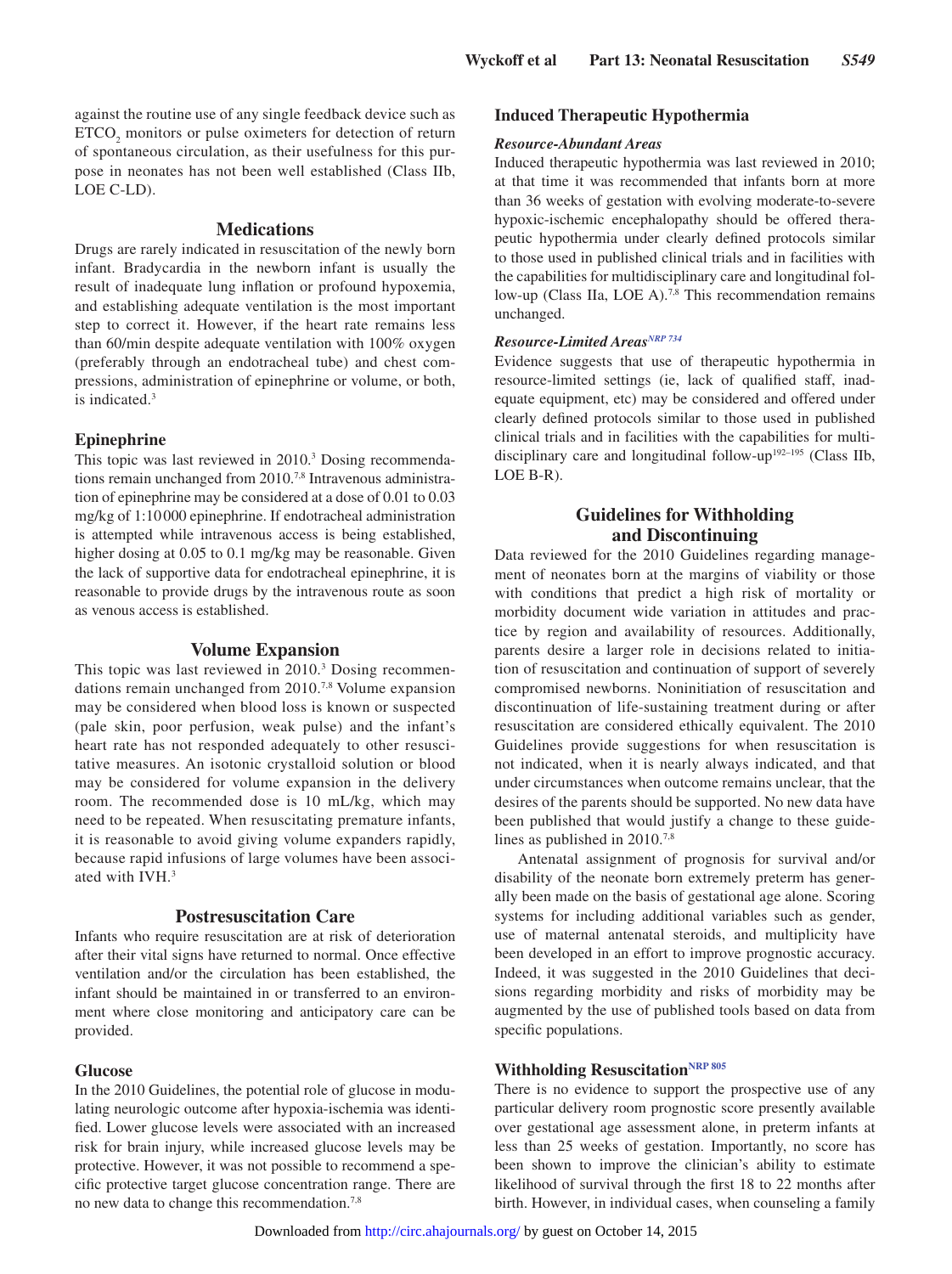and constructing a prognosis for survival at gestations below 25 weeks, it is reasonable to consider variables such as perceived accuracy of gestational age assignment, the presence or absence of chorioamnionitis, and the level of care available for location of delivery. Decisions about appropriateness of resuscitation below 25 weeks of gestation will be influenced by region-specific guidelines. In making this statement, a higher value was placed on the lack of evidence for a generalized prospective approach to changing important outcomes over improved retrospective accuracy and locally validated counseling policies. The most useful data for antenatal counseling provides outcome figures for infants alive at the onset of labor, not only for those born alive or admitted to a neonatal intensive care unit $196-200$  (Class IIb, LOE C-LD).

# **Discontinuing Resuscitative Efforts[NRP 896](https://volunteer.heart.org/apps/pico/Pages/PublicComment.aspx?q=896)**

An Apgar score of 0 at 10 minutes is a strong predictor of mortality and morbidity in late preterm and term infants. We suggest that, in infants with an Apgar score of 0 after 10 minutes of resuscitation, if the heart rate remains undetectable, it may be reasonable to stop assisted ventilation; however, the decision to continue or discontinue resuscitative efforts must be individualized. Variables to be considered may include whether the resuscitation was considered optimal; availability of advanced neonatal care, such as therapeutic hypothermia; specific circumstances before delivery (eg, known timing of the insult); and wishes expressed by the family $201-206$  (Class IIb, LOE C-LD).

## **Briefing/Debriefing**

This topic was last reviewed in 2010.<sup>3</sup> It is still suggested that briefing and debriefing techniques be used whenever possible for neonatal resuscitation.

# **Structure of Educational Programs to Teach Neonatal Resuscitation**

# **Instructors**<sup>NRP 867</sup>

In studies that looked at the preparation of instructors for the training of healthcare providers, there was no association between the preparation provided and instructor or learner performance.207–214 Until more research is available to clarify the optimal instructor training methodology, it is suggested that neonatal resuscitation instructors be trained using timely, objective, structured, and individually targeted verbal and/or written feedback (Class IIb, LOE C-EO).

# **Resuscitation Providers<sup>NRP 859</sup>**

The 2010 Guidelines suggested that simulation should become a standard component in neonatal resuscitation training.3,6,215 Studies that explored how frequently healthcare providers or healthcare students should train showed no differences in patient outcomes (LOE C-EO) but were able to show some advantages in psychomotor performance (LOE B-R) and knowledge and confidence (LOE C-LD) when focused training occurred every 6 months or more frequently.216–231 It is therefore suggested that neonatal resuscitation task training occur more frequently than the current 2-year interval (Class IIb, LOE B-R).

## **Disclosures**

| Part 13: Neonatal Resuscitation: 2015 Guidelines Update Writing Group Disclosures |  |  |
|-----------------------------------------------------------------------------------|--|--|
|-----------------------------------------------------------------------------------|--|--|

| <b>Writing Group Member</b> | Employment                                      | Research<br>Grant | Other Research<br>Support                                            | Speakers' Bureau/<br>Honoraria | Expert<br>Witness | Ownership<br>Interest | Consultant/<br><b>Advisory Board</b>           | Other |
|-----------------------------|-------------------------------------------------|-------------------|----------------------------------------------------------------------|--------------------------------|-------------------|-----------------------|------------------------------------------------|-------|
| Myra H. Wyckoff             | UT Southwestern<br><b>Medical School</b>        | None              | None                                                                 | None                           | None              | None                  | None                                           | None  |
| <b>Khalid Aziz</b>          | Royal Alexandra Hospital                        | None              | None                                                                 | None                           | None              | None                  | None                                           | None  |
| Marilyn B. Escobedo         | University of Oklahoma<br><b>Medical School</b> | None              | None                                                                 | None                           | None              | None                  | None                                           | None  |
| Vishal S. Kapadia           | UT Southwestern                                 | None              | <b>Neonatal Resuscitation</b><br>Program*; NIH/NCATS<br>KL2TR001103+ | None                           | None              | None                  | None                                           | None  |
| John Kattwinkel             | University of Virginia<br><b>Health System</b>  | None              | None                                                                 | None                           | None              | None                  | None                                           | None  |
| Jeffrey M. Perlman          | Weill Cornell Medical College                   | None              | Laerdal Foundation for<br>Global Health*                             | None                           | None              | None                  | None                                           | None  |
| Wendy M. Simon              | American Academy of<br>Pediatrics               | None              | None                                                                 | None                           | None              | None                  | None                                           | None  |
| Gary M. Weiner              | University of Michigan                          | None              | None                                                                 | None                           | None              | None                  | American Academy<br>of Pediatrics†             | None  |
| Jeanette G. Zaichkin        | Self-employed                                   | None              | None                                                                 | None                           | None              | None                  | American Academy<br>of Pediatrics <sup>+</sup> | None  |

This table represents the relationships of writing group members that may be perceived as actual or reasonably perceived conflicts of interest as reported on the Disclosure Questionnaire, which all members of the writing group are required to complete and submit. A relationship is considered to be "significant" if (a) the person receives \$10000 or more during any 12-month period, or 5% or more of the person's gross income; or (b) the person owns 5% or more of the voting stock or share of the entity, or owns \$10000 or more of the fair market value of the entity. A relationship is considered to be "modest" if it is less than "significant" under the preceding definition.

\*Modest.

†Significant.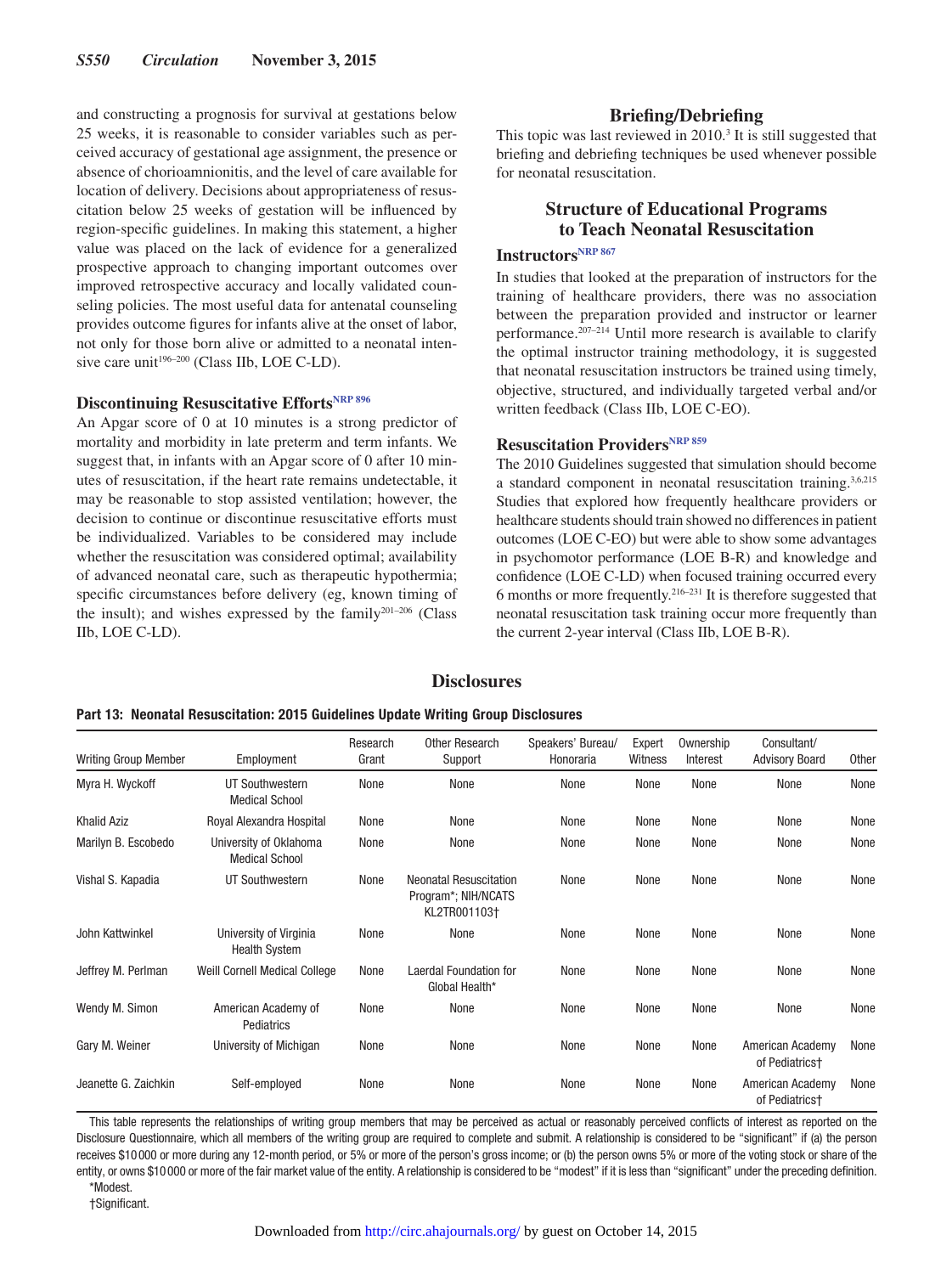# **Appendix**

## **2015 Guidelines Update: Part 13 Recommendations**

| Year Last<br>Reviewed | Topic                                                                           | Recommendation                                                                                                                                                                                                                                                                                                                                                                                                                                                                                                                                                                                                                                                                                                                 | Comments         |
|-----------------------|---------------------------------------------------------------------------------|--------------------------------------------------------------------------------------------------------------------------------------------------------------------------------------------------------------------------------------------------------------------------------------------------------------------------------------------------------------------------------------------------------------------------------------------------------------------------------------------------------------------------------------------------------------------------------------------------------------------------------------------------------------------------------------------------------------------------------|------------------|
| 2015                  | <b>Umbilical Cord Management</b>                                                | In summary, from the evidence reviewed in the 2010 CoSTR and subsequent review of<br>DCC and cord milking in preterm newborns in the 2015 ILCOR systematic review, DCC for<br>longer than 30 seconds is reasonable for both term and preterm infants who do not require<br>resuscitation at birth (Class IIa, LOE C-LD).                                                                                                                                                                                                                                                                                                                                                                                                       | new for 2015     |
| 2015                  | <b>Umbilical Cord Management</b>                                                | There is insufficient evidence to recommend an approach to cord clamping for infants who<br>require resuscitation at birth and more randomized trials involving such infants are encouraged.<br>In light of the limited information regarding the safety of rapid changes in blood volume for<br>extremely preterm infants, we suggest against the routine use of cord milking for infants born<br>at less than 29 weeks of gestation outside of a research setting. Further study is warranted<br>because cord milking may improve initial mean blood pressure, hematologic indices, and<br>reduce intracranial hemorrhage, but thus far there is no evidence for improvement in long-term<br>outcomes (Class IIb, LOE C-LD). | new for 2015     |
| 2015                  | Importance of Maintaining<br>Normal Temperature in the<br><b>Delivery Room</b>  | Preterm infants are especially vulnerable. Hypothermia is also associated with serious<br>morbidities, such as increased respiratory issues, hypoglycemia, and late-onset sepsis. Because<br>of this, admission temperature should be recorded as a predictor of outcomes as well as a<br>quality indicator (Class I, LOE B-NR).                                                                                                                                                                                                                                                                                                                                                                                               | new for 2015     |
| 2015                  | Importance of Maintaining<br>Normal Temperature in the<br><b>Delivery Room</b>  | It is recommended that the temperature of newly born nonasphyxiated infants be maintained<br>between 36.5°C and 37.5°C after birth through admission and stabilization (Class I, LOE C-LD).                                                                                                                                                                                                                                                                                                                                                                                                                                                                                                                                    | new for 2015     |
| 2015                  | <b>Interventions to Maintain</b><br>Newborn Temperature<br>in the Delivery Room | The use of radiant warmers and plastic wrap with a cap has improved but not eliminated the<br>risk of hypothermia in preterms in the delivery room. Other strategies have been introduced,<br>which include increased room temperature, thermal mattresses, and the use of warmed<br>humidified resuscitation gases. Various combinations of these strategies may be reasonable<br>to prevent hypothermia in infants born at less than 32 weeks of gestation (Class IIb, LOE B-R,<br>B-NR, C-LD).                                                                                                                                                                                                                              | updated for 2015 |
| 2015                  | <b>Interventions to Maintain</b><br>Newborn Temperature<br>in the Delivery Room | Compared with plastic wrap and radiant warmer, the addition of a thermal mattress, warmed<br>humidified gases and increased room temperature plus cap plus thermal mattress were all<br>effective in reducing hypothermia. For all the studies, hyperthermia was a concern, but harm was<br>not shown. Hyperthermia (greater than $38.0^{\circ}$ C) should be avoided due to the potential associated<br>risks (Class III: Harm, LOE C-EO).                                                                                                                                                                                                                                                                                    | updated for 2015 |
| 2015                  | <b>Warming Hypothermic</b><br><b>Newborns to Restore Normal</b><br>Temperature  | The traditional recommendation for the method of rewarming neonates who are hypothermic<br>after resuscitation has been that slower is preferable to faster rewarming to avoid complications<br>such as apnea and arrhythmias. However, there is insufficient current evidence to recommend<br>a preference for either rapid (0.5°C/h or greater) or slow rewarming (less than 0.5°C/h) of<br>unintentionally hypothermic newborns (temperature less than 36°C) at hospital admission. Either<br>approach to rewarming may be reasonable (Class IIb, LOE C-LD).                                                                                                                                                                | new for 2015     |
| 2015                  | Maintaining Normothermia in<br><b>Resource-Limited Settings</b>                 | In resource-limited settings, to maintain body temperature or prevent hypothermia during<br>transition (birth until 1 to 2 hours of life) in well newborn infants, it may be reasonable to put<br>them in a clean food-grade plastic bag up to the level of the neck and swaddle them after drying<br>(Class IIb, LOE C-LD).                                                                                                                                                                                                                                                                                                                                                                                                   | new for 2015     |
| 2015                  | Maintaining Normothermia in<br><b>Resource-Limited Settings</b>                 | Another option that may be reasonable is to nurse such newborns with skin-to-skin contact or<br>kangaroo mother care (Class IIb, LOE C-LD).                                                                                                                                                                                                                                                                                                                                                                                                                                                                                                                                                                                    | new for 2015     |
| 2015                  | Clearing the Airway When<br><b>Meconium Is Present</b>                          | However, if the infant born through meconium-stained amniotic fluid presents with poor muscle<br>tone and inadequate breathing efforts, the initial steps of resuscitation should be completed<br>under the radiant warmer. PPV should be initiated if the infant is not breathing or the heart rate<br>is less than 100/min after the initial steps are completed. Routine intubation for tracheal suction<br>in this setting is not suggested, because there is insufficient evidence to continue recommending<br>this practice (Class IIb, LOE C-LD).                                                                                                                                                                       | updated for 2015 |
| 2015                  | Assessment of Heart Rate                                                        | During resuscitation of term and preterm newborns, the use of 3-lead ECG for the rapid and<br>accurate measurement of the newborn's heart rate may be reasonable (Class IIb, LOE C-LD).                                                                                                                                                                                                                                                                                                                                                                                                                                                                                                                                        | new for 2015     |
| 2015                  | Administration of Oxygen in<br>Preterm Infants                                  | In all studies, irrespective of whether air or high oxygen (including 100%) was used to initiate<br>resuscitation, most infants were in approximately 30% oxygen by the time of stabilization.<br>Resuscitation of preterm newborns of less than 35 weeks of gestation should be initiated with<br>low oxygen (21% to 30%), and the oxygen concentration should be titrated to achieve preductal<br>oxygen saturation approximating the interquartile range measured in healthy term infants after<br>vaginal birth at sea level (Class I, LOE B-R).                                                                                                                                                                           | new for 2015     |
|                       |                                                                                 |                                                                                                                                                                                                                                                                                                                                                                                                                                                                                                                                                                                                                                                                                                                                | (Continued)      |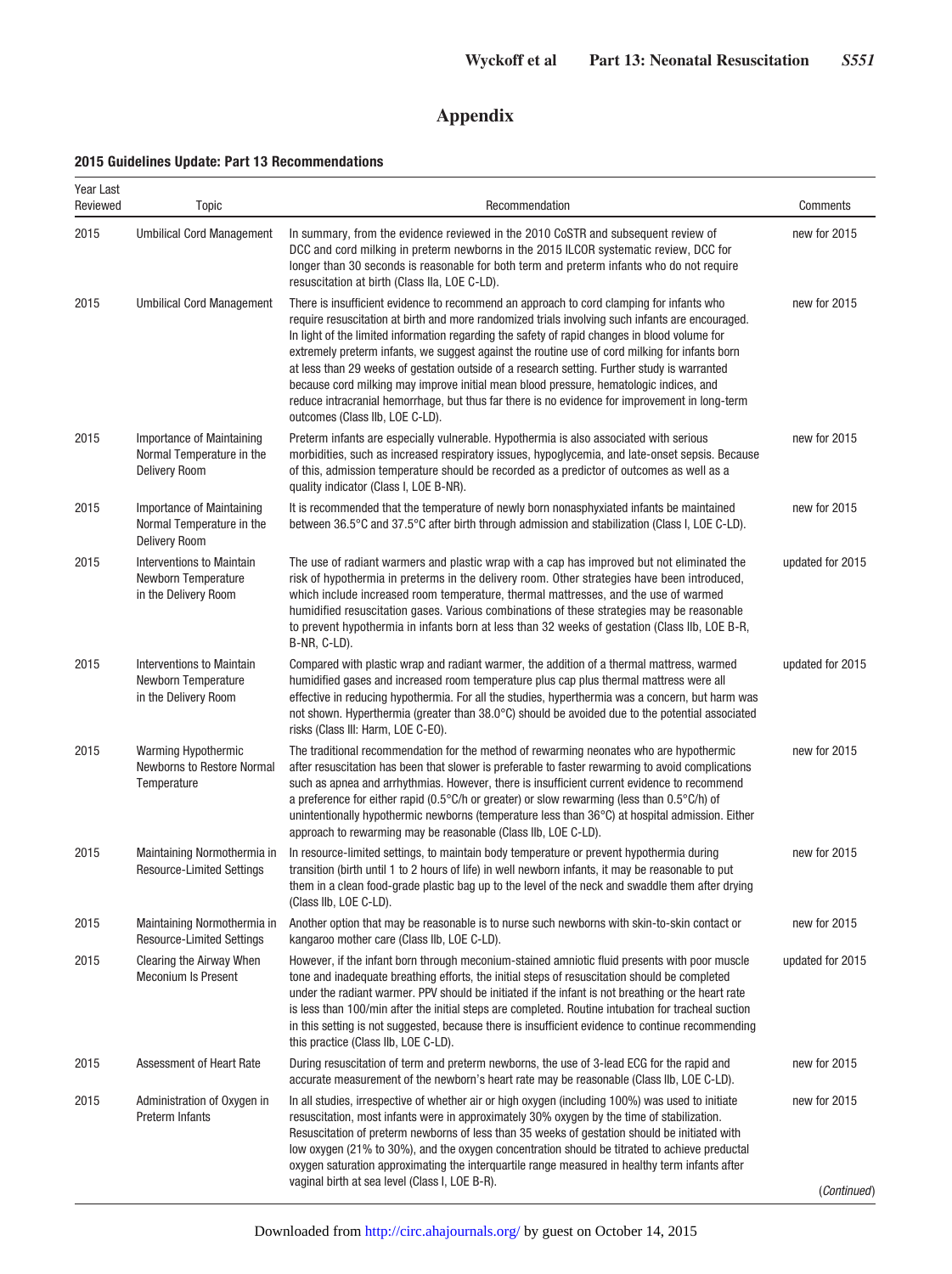# **2015 Guidelines Update: Part 13 Recommendations,** *Continued*

| Year Last<br>Reviewed | Topic                                                                | Recommendation                                                                                                                                                                                                                                                                                                                                                                                                                                                                                                                                                                                                                              | Comments         |
|-----------------------|----------------------------------------------------------------------|---------------------------------------------------------------------------------------------------------------------------------------------------------------------------------------------------------------------------------------------------------------------------------------------------------------------------------------------------------------------------------------------------------------------------------------------------------------------------------------------------------------------------------------------------------------------------------------------------------------------------------------------|------------------|
| 2015                  | Administration of Oxygen                                             | Initiating resuscitation of preterm newborns with high oxygen (65% or greater) is not<br>recommended (Class III: No Benefit, LOE B-R).                                                                                                                                                                                                                                                                                                                                                                                                                                                                                                      | new for 2015     |
| 2015                  | <b>Positive Pressure</b><br>Ventilation (PPV)                        | There is insufficient data regarding short and long-term safety and the most appropriate duration<br>and pressure of inflation to support routine application of sustained inflation of greater than 5<br>seconds' duration to the transitioning newborn (Class IIb, LOE B-R).                                                                                                                                                                                                                                                                                                                                                              | new for 2015     |
| 2015                  | <b>Positive Pressure</b><br>Ventilation (PPV)                        | In 2015, the Neonatal Resuscitation ILCOR and Guidelines Task Forces repeated their 2010<br>recommendation that, when PPV is administered to preterm newborns, approximately 5 cm H <sub>0</sub> O<br>PEEP is suggested (Class IIb, LOE B-R).                                                                                                                                                                                                                                                                                                                                                                                               | updated for 2015 |
| 2015                  | <b>Positive Pressure</b><br>Ventilation (PPV)                        | PPV can be delivered effectively with a flow-inflating bag, self-inflating bag, or T-piece<br>resuscitator (Class IIa, LOE B-R).                                                                                                                                                                                                                                                                                                                                                                                                                                                                                                            | updated for 2015 |
| 2015                  | <b>Positive Pressure</b><br>Ventilation (PPV)                        | Use of respiratory mechanics monitors have been reported to prevent excessive pressures<br>and tidal volumes and exhaled CO <sub>2</sub> monitors may help assess that actual gas exchange is<br>occurring during face-mask PPV attempts. Although use of such devices is feasible, thus far their<br>effectiveness, particularly in changing important outcomes, has not been established (Class IIb,<br>LOE C-LD).                                                                                                                                                                                                                        | new for 2015     |
| 2015                  | <b>Positive Pressure</b><br>Ventilation (PPV)                        | Laryngeal masks, which fit over the laryngeal inlet, can achieve effective ventilation in term and<br>preterm newborns at 34 weeks or more of gestation. Data are limited for their use in preterm<br>infants delivered at less than 34 weeks of gestation or who weigh less than 2000 g. A laryngeal<br>mask may be considered as an alternative to tracheal intubation if face-mask ventilation is<br>unsuccessful in achieving effective ventilation (Class IIb, LOE B-R).                                                                                                                                                               | updated for 2015 |
| 2015                  | <b>Positive Pressure</b><br>Ventilation (PPV)                        | A laryngeal mask is recommended during resuscitation of term and preterm newborns at 34<br>weeks or more of gestation when tracheal intubation is unsuccessful or is not feasible (Class I,<br>LOE C-EO).                                                                                                                                                                                                                                                                                                                                                                                                                                   | updated for 2015 |
| 2015                  | <b>CPAP</b>                                                          | Based on this evidence, spontaneously breathing preterm infants with respiratory distress may<br>be supported with CPAP initially rather than routine intubation for administering PPV (Class IIb,<br>LOE $B-R$ ).                                                                                                                                                                                                                                                                                                                                                                                                                          | updated for 2015 |
| 2015                  | <b>Chest Compressions</b>                                            | Compressions are delivered on the lower third of the sternum to a depth of approximately one<br>third of the anterior-posterior diameter of the chest (Class IIb, LOE C-LD).                                                                                                                                                                                                                                                                                                                                                                                                                                                                | updated for 2015 |
| 2015                  | <b>Chest Compressions</b>                                            | Because the 2-thumb technique generates higher blood pressures and coronary perfusion<br>pressure with less rescuer fatigue, the 2 thumb–encircling hands technique is suggested as the<br>preferred method (Class IIb, LOE C-LD).                                                                                                                                                                                                                                                                                                                                                                                                          | updated for 2015 |
| 2015                  | <b>Chest Compressions</b>                                            | It is still suggested that compressions and ventilations be coordinated to avoid simultaneous<br>delivery. The chest should be allowed to re-expand fully during relaxation, but the rescuer's<br>thumbs should not leave the chest. The Neonatal Resuscitation ILCOR and Guidelines Task Forces<br>continue to support use of a 3:1 ratio of compressions to ventilation, with 90 compressions<br>and 30 breaths to achieve approximately 120 events per minute to maximize ventilation at an<br>achievable rate (Class IIa, LOE C-LD).                                                                                                    | updated for 2015 |
| 2015                  | <b>Chest Compressions</b>                                            | A 3:1 compression-to-ventilation ratio is used for neonatal resuscitation where compromise of<br>gas exchange is nearly always the primary cause of cardiovascular collapse, but rescuers may<br>consider using higher ratios (eg. 15:2) if the arrest is believed to be of cardiac origin (Class IIb,<br>LOE C-EO).                                                                                                                                                                                                                                                                                                                        | updated for 2015 |
| 2015                  | <b>Chest Compressions</b>                                            | The Neonatal Guidelines Writing Group endorses increasing the oxygen concentration to 100%<br>whenever chest compressions are provided (Class IIa, LOE C-EO).                                                                                                                                                                                                                                                                                                                                                                                                                                                                               | new for 2015     |
| 2015                  | <b>Chest Compressions</b>                                            | To reduce the risks of complications associated with hyperoxia the supplementary oxygen<br>concentration should be weaned as soon as the heart rate recovers (Class I, LOE C-LD).                                                                                                                                                                                                                                                                                                                                                                                                                                                           | new for 2015     |
| 2015                  | <b>Chest Compressions</b>                                            | The current measure for determining successful progress in neonatal resuscitation is to<br>assess the heart rate response. Other devices, such as end-tidal CO <sub>2</sub> monitoring and pulse<br>oximetry, may be useful techniques to determine when return of spontaneous circulation<br>occurs. However, in asystolic/bradycardic neonates, we suggest against the routine use of<br>any single feedback device such as ETCO <sub>2</sub> monitors or pulse oximeters for detection of return<br>of spontaneous circulation, as their usefulness for this purpose in neonates has not been well<br>established (Class IIb, LOE C-LD). | new for 2015     |
| 2015                  | Induced Therapeutic<br>Hypothermia Resource-<br><b>Limited Areas</b> | Evidence suggests that use of therapeutic hypothermia in resource-limited settings (ie, lack of<br>qualified staff, inadequate equipment, etc) may be considered and offered under clearly defined<br>protocols similar to those used in published clinical trials and in facilities with the capabilities for<br>multidisciplinary care and longitudinal follow-up (Class IIb, LOE-B-R).                                                                                                                                                                                                                                                   | new for 2015     |
|                       |                                                                      |                                                                                                                                                                                                                                                                                                                                                                                                                                                                                                                                                                                                                                             | (Continued)      |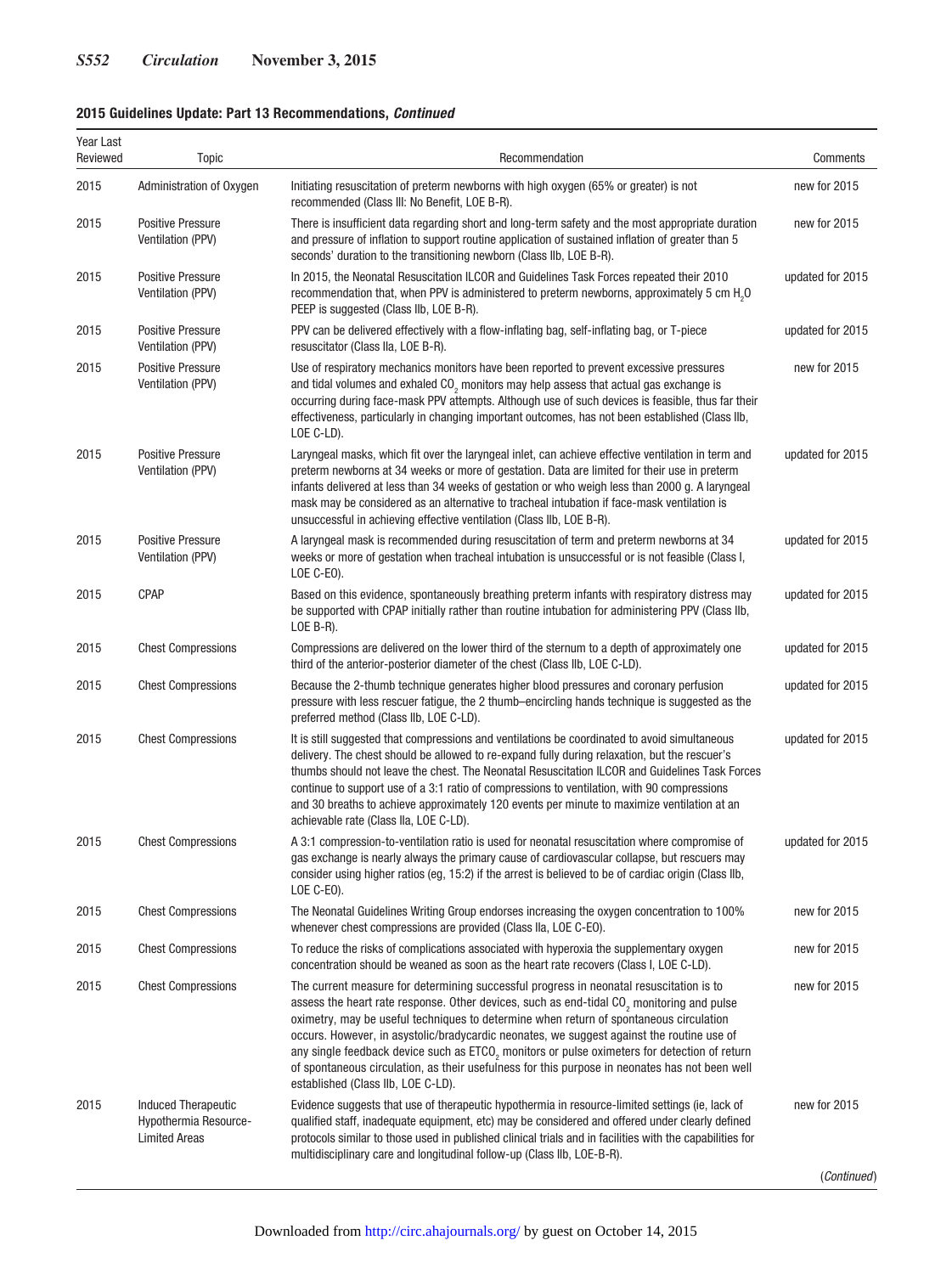## **2015 Guidelines Update: Part 13 Recommendations,** *Continued*

| Year Last<br>Reviewed | <b>Topic</b>                                                                                       | Recommendation                                                                                                                                                                                                                                                                                                                                                                                                                                                                                                                                                                                                                                                                                                                                                                                                                                                                                                                                                                   | Comments                |
|-----------------------|----------------------------------------------------------------------------------------------------|----------------------------------------------------------------------------------------------------------------------------------------------------------------------------------------------------------------------------------------------------------------------------------------------------------------------------------------------------------------------------------------------------------------------------------------------------------------------------------------------------------------------------------------------------------------------------------------------------------------------------------------------------------------------------------------------------------------------------------------------------------------------------------------------------------------------------------------------------------------------------------------------------------------------------------------------------------------------------------|-------------------------|
| 2015                  | Guidelines for Withholding<br>and Discontinuing                                                    | However, in individual cases, when counseling a family and constructing a prognosis for survival<br>at gestations below 25 weeks, it is reasonable to consider variables such as perceived accuracy<br>of gestational age assignment, the presence or absence of chorioamnionitis, and the level of<br>care available for location of delivery. It is also recognized that decisions about appropriateness<br>of resuscitation below 25 weeks of gestation will be influenced by region-specific quidelines.<br>In making this statement, a higher value was placed on the lack of evidence for a generalized<br>prospective approach to changing important outcomes over improved retrospective accuracy<br>and locally validated counseling policies. The most useful data for antenatal counseling provides<br>outcome figures for infants alive at the onset of labor, not only for those born alive or admitted to<br>a neonatal intensive care unit (Class IIb, LOE C-LD). | new for 2015            |
| 2015                  | Guidelines for Withholding<br>and Discontinuing                                                    | We suggest that, in infants with an Apgar score of 0 after 10 minutes of resuscitation, if the<br>heart rate remain undetectable, it may be reasonable to stop assisted ventilations; however,<br>the decision to continue or discontinue resuscitative efforts must be individualized. Variables<br>to be considered may include whether the resuscitation was considered optimal; availability of<br>advanced neonatal care, such as therapeutic hypothermia; specific circumstances before delivery<br>(eg, known timing of the insult); and wishes expressed by the family (Class IIb, LOE C-LD).                                                                                                                                                                                                                                                                                                                                                                            | updated for 2015        |
| 2015                  | <b>Structure of Educational</b><br>Programs to Teach Neonatal<br><b>Resuscitation: Instructors</b> | Until more research is available to clarify the optimal instructor training methodology, it is<br>suggested that neonatal resuscitation instructors be trained using timely, objective, structured,<br>and individually targeted verbal and/or written feedback (Class IIb, LOE C-EO).                                                                                                                                                                                                                                                                                                                                                                                                                                                                                                                                                                                                                                                                                           | new for 2015            |
| 2015                  | Structure of Educational<br><b>Programs to Teach Neonatal</b><br><b>Resuscitation: Providers</b>   | Studies that explored how frequently healthcare providers or healthcare students should train<br>showed no differences in patient outcomes (LOE C-EO) but were able to show some advantages<br>in psychomotor performance (LOE B-R) and knowledge and confidence (LOE C-LD) when focused<br>training occurred every 6 months or more frequently. It is therefore suggested that neonatal<br>resuscitation task training occur more frequently than the current 2-year interval (Class IIb, LOE<br>B-R, LOE C-EO, LOE C-LD).                                                                                                                                                                                                                                                                                                                                                                                                                                                      | new for 2015            |
|                       |                                                                                                    | The following recommendations were not reviewed in 2015. For more information, see the 2010 AHA Guidelines for CPR and ECC, "Part 15: Neonatal Resuscitation."                                                                                                                                                                                                                                                                                                                                                                                                                                                                                                                                                                                                                                                                                                                                                                                                                   |                         |
| 2010                  | <b>Temperature Control</b>                                                                         | All resuscitation procedures, including endotracheal intubation, chest compression, and insertion<br>of intravenous lines, can be performed with these temperature-controlling interventions in place<br>(Class IIb, LOE C).                                                                                                                                                                                                                                                                                                                                                                                                                                                                                                                                                                                                                                                                                                                                                     | not reviewed in<br>2015 |
| 2010                  | Clearing the Airway When<br>Amniotic Fluid Is Clear                                                | Suctioning immediately after birth, whether with a bulb syringe or suction catheter, may be<br>considered only if the airway appears obstructed or if PPV is required (Class IIb, LOE C).                                                                                                                                                                                                                                                                                                                                                                                                                                                                                                                                                                                                                                                                                                                                                                                        | not reviewed in<br>2015 |
| 2010                  | Assessment of Oxygen<br>Need and Administration of<br>Oxygen                                       | It is recommended that oximetry be used when resuscitation can be anticipated, when PPV is<br>administered, when central cyanosis persists beyond the first 5 to 10 minutes of life, or when<br>supplementary oxygen is administered (Class I, LOE B).                                                                                                                                                                                                                                                                                                                                                                                                                                                                                                                                                                                                                                                                                                                           | not reviewed in<br>2015 |
| 2010                  | Administration of Oxygen in<br>Term Infants                                                        | It is reasonable to initiate resuscitation with air (21% oxygen at sea level; Class IIb, LOE C).                                                                                                                                                                                                                                                                                                                                                                                                                                                                                                                                                                                                                                                                                                                                                                                                                                                                                 | not reviewed in<br>2015 |
| 2010                  | Administration of Oxygen in<br><b>Term Infants</b>                                                 | Supplementary oxygen may be administered and titrated to achieve a preductal oxygen saturation<br>approximating the interquartile range measured in healthy term infants after vaginal birth at sea<br>level (Class IIb, LOE B).                                                                                                                                                                                                                                                                                                                                                                                                                                                                                                                                                                                                                                                                                                                                                 | not reviewed in<br>2015 |
| 2010                  | Initial Breaths and Assisted<br>Ventilation                                                        | Inflation pressure should be monitored; an initial inflation pressure of 20 cm H <sub>2</sub> O may be<br>effective, but $\geq$ 30 to 40 cm H <sub>2</sub> 0 may be required in some term babies without spontaneous<br>ventilation (Class IIb, LOE C).                                                                                                                                                                                                                                                                                                                                                                                                                                                                                                                                                                                                                                                                                                                          | not reviewed in<br>2015 |
| 2010                  | Initial Breaths and Assisted<br>Ventilation                                                        | In summary, assisted ventilation should be delivered at a rate of 40 to 60 breaths per minute to<br>promptly achieve or maintain a heart rate of 100 per minute (Class IIb, LOE C).                                                                                                                                                                                                                                                                                                                                                                                                                                                                                                                                                                                                                                                                                                                                                                                              | not reviewed in<br>2015 |
| 2010                  | <b>Assisted-Ventilation Devices</b>                                                                | Target inflation pressures and long inspiratory times are more consistently achieved in<br>mechanical models when T-piece devices are used rather than bags, although the clinical<br>implications of these findings are not clear (Class IIb, LOE C).                                                                                                                                                                                                                                                                                                                                                                                                                                                                                                                                                                                                                                                                                                                           | not reviewed in<br>2015 |
| 2010                  | <b>Assisted-Ventilation Devices</b>                                                                | Resuscitators are insensitive to changes in lung compliance, regardless of the device being used<br>(Class IIb, LOE C).                                                                                                                                                                                                                                                                                                                                                                                                                                                                                                                                                                                                                                                                                                                                                                                                                                                          | not reviewed in<br>2015 |
| 2010                  | <b>Endotracheal Tube</b><br>Placement                                                              | Although last reviewed in 2010, exhaled CO <sub>2</sub> detection remains the most reliable method of<br>confirmation of endotracheal tube placement (Class IIa, LOE B).                                                                                                                                                                                                                                                                                                                                                                                                                                                                                                                                                                                                                                                                                                                                                                                                         | not reviewed in<br>2015 |
| 2010                  | <b>Chest Compressions</b>                                                                          | Respirations, heart rate, and oxygenation should be reassessed periodically, and coordinated<br>chest compressions and ventilations should continue until the spontaneous heart rate is $<$ 60 per<br>minute (Class IIb, LOE C).                                                                                                                                                                                                                                                                                                                                                                                                                                                                                                                                                                                                                                                                                                                                                 | not reviewed in<br>2015 |

(Continued)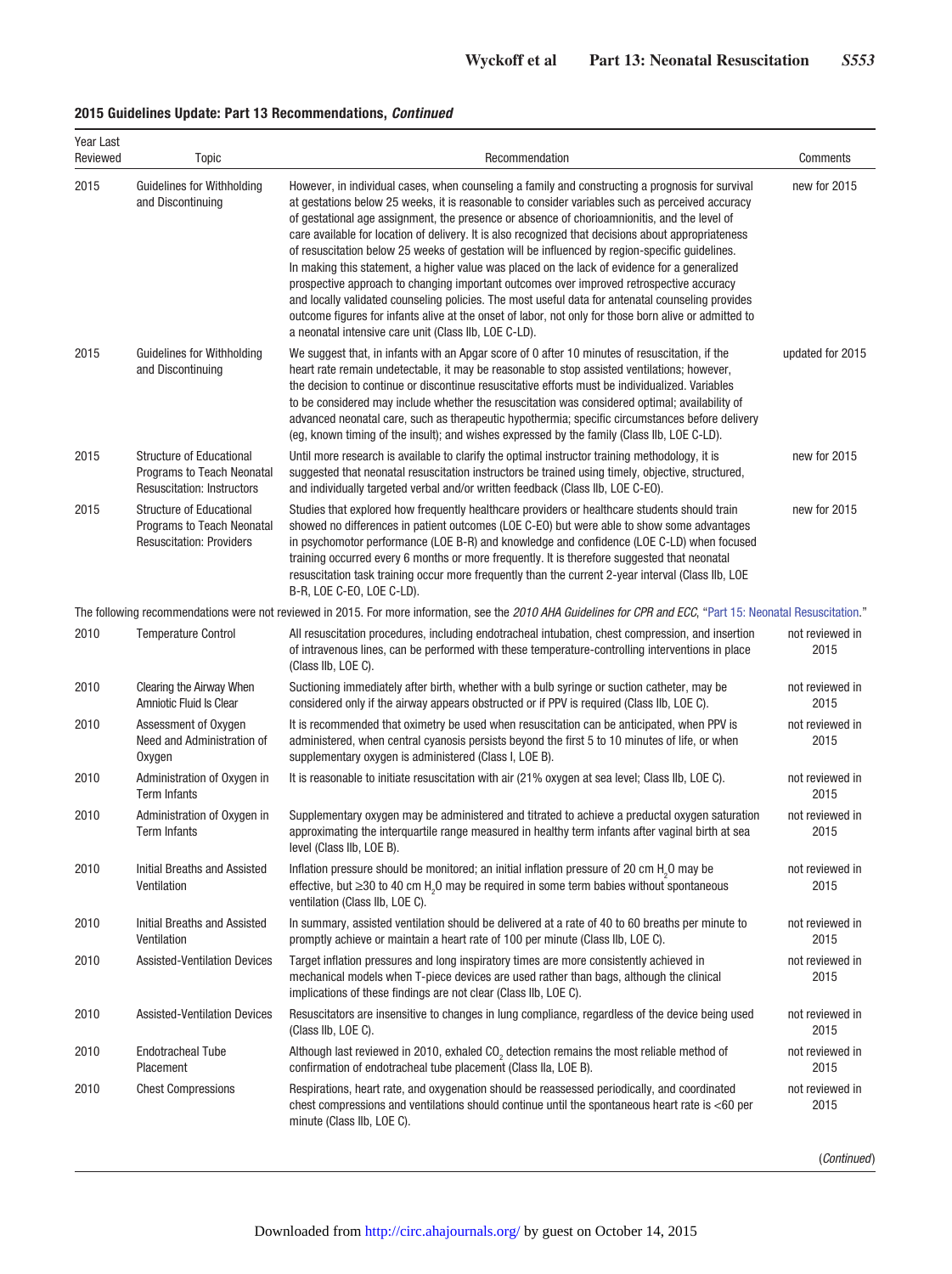#### **2015 Guidelines Update: Part 13 Recommendations,** *Continued*

| Year Last<br>Reviewed | Topic                                                                        | Recommendation                                                                                                                                                                                                                                                                                                                                                                                                                                                               | Comments                |
|-----------------------|------------------------------------------------------------------------------|------------------------------------------------------------------------------------------------------------------------------------------------------------------------------------------------------------------------------------------------------------------------------------------------------------------------------------------------------------------------------------------------------------------------------------------------------------------------------|-------------------------|
| 2010                  | Epinephrine                                                                  | Dosing recommendations remain unchanged from 2010. Intravenous administration of<br>epinephrine may be considered at a dose of 0.01 to 0.03 mg/kg of 1:10 000 epinephrine. If an<br>endotracheal administration route is attempted while intravenous access is being established,<br>higher dosing will be needed at 0.05 to 0.1 mg/kg (Class IIb, LOE C).                                                                                                                   | not reviewed in<br>2015 |
| 2010                  | Epinephrine                                                                  | Given the lack of supportive data for endotracheal epinephrine, it is reasonable to provide drugs<br>by the intravenous route as soon as venous access is established (Class IIb, LOE C).                                                                                                                                                                                                                                                                                    | not reviewed in<br>2015 |
| 2010                  | <b>Volume Expansion</b>                                                      | Volume expansion may be considered when blood loss is known or suspected (pale skin,<br>poor perfusion, weak pulse) and the infant's heart rate has not responded adequately to other<br>resuscitative measures (Class IIb, LOE C).                                                                                                                                                                                                                                          | not reviewed in<br>2015 |
| 2010                  | <b>Volume Expansion</b>                                                      | An isotonic crystalloid solution or blood may be useful for volume expansion in the delivery room<br>(Class IIb. LOE C).                                                                                                                                                                                                                                                                                                                                                     | not reviewed in<br>2015 |
| 2010                  | <b>Volume Expansion</b>                                                      | The recommended dose is 10 mL/kg, which may need to be repeated. When resuscitating<br>premature infants, care should be taken to avoid giving volume expanders rapidly, because rapid<br>infusions of large volumes have been associated with IVH (Class IIb, LOE C).                                                                                                                                                                                                       | not reviewed in<br>2015 |
| 2010                  | <b>Induced Therapeutic</b><br>Hypothermia Resource-<br><b>Abundant Areas</b> | Induced therapeutic hypothermia was last reviewed in 2010; at that time it was recommended<br>that infants born at more than 36 weeks of gestation with evolving moderate-to-severe hypoxic-<br>ischemic encephalopathy should be offered therapeutic hypothermia under clearly defined<br>protocols similar to those used in published clinical trials and in facilities with the capabilities for<br>multidisciplinary care and longitudinal follow-up (Class IIa, LOE A). | not reviewed in<br>2015 |
| 2010                  | Guidelines for Withholding<br>and Discontinuing                              | The 2010 Guidelines provide suggestions for when resuscitation is not indicated, when it is nearly<br>always indicated, and that under circumstances when outcome remains unclear, that the desires<br>of the parents should be supported (Class IIb, LOE C).                                                                                                                                                                                                                | not reviewed in<br>2015 |
| 2010                  | Briefing/Debriefing                                                          | It is still suggested that briefing and debriefing techniques be used whenever possible for<br>neonatal resuscitation (Class IIb, LOE C).                                                                                                                                                                                                                                                                                                                                    | not reviewed in<br>2015 |

#### **References**

- 1. Perlman JM, Wyllie J, Kattwinkel J, Wyckoff MH, Aziz K, Guinsburg R, Kim HS, Liley HG, Mildenhall L, Simon WM, Szyld E, Tamura M, Velaphi S; on behalf of the Neonatal Resuscitation Chapter Collaborators. Part 7: neonatal resuscitation: 2015 International Consensus on Cardiopulmonary Resuscitation and Emergency Cardiovascular Care Science With Treatment Recommendations. *Circulation*. 2015;132(suppl 1):S204–S241. doi: 10.1161/CIR.0000000000000276.
- 2. Wyllie J, Perlman JM, Kattwinkel J, Wyckoff MH, Aziz K, Guinsburg R, Kim HS, Liley HG, Mildenhall L, Simon WM, Szyld E, Tamura M, Velaphi S; on behalf of the Neonatal Resuscitation Chapter Collaborators. Part 7: neonatal resuscitation: 2015 International Consensus on Cardiopulmonary Resuscitation and Emergency Cardiovascular Care Science With Treatment Recommendations. *Resuscitation*. 2015. In press.
- 3. Kattwinkel J, Perlman JM, Aziz K, Colby C, Fairchild K, Gallagher J, Hazinski MF, Halamek LP, Kumar P, Little G, McGowan JE, Nightengale B, Ramirez MM, Ringer S, Simon WM, Weiner GM, Wyckoff M, Zaichkin J. Part 15: neonatal resuscitation: 2010 American Heart Association Guidelines for Cardiopulmonary Resuscitation and Emergency Cardiovascular Care. *Circulation*. 2010;122(suppl 3):S909–S919. doi: 10.1161/CIRCULATIONAHA.110.971119.
- 4. Barber CA, Wyckoff MH. Use and efficacy of endotracheal versus intravenous epinephrine during neonatal cardiopulmonary resuscitation in the delivery room. *Pediatrics*. 2006;118:1028–1034. doi: 10.1542/peds.2006-0416.
- 5. Aziz K, Chadwick M, Baker M, Andrews W. Ante- and intra-partum factors that predict increased need for neonatal resuscitation. *Resuscitation*. 2008;79:444–452. doi: 10.1016/j.resuscitation.2008.08.004.
- 6. Zaichkin J, ed. *Instructor Manual for Neonatal Resuscitation*. Chicago, IL: American Academy of Pediatrics;2011.
- 7. Perlman JM, Wyllie J, Kattwinkel J, Atkins DL, Chameides L, Goldsmith JP, Guinsburg R, Hazinski MF, Morley C, Richmond S, Simon WM, Singhal N, Szyld E, Tamura M, Velaphi S; Neonatal Resuscitation Chapter Collaborators. Part 11: neonatal resuscitation: 2010 International Consensus on Cardiopulmonary Resuscitation and Emergency Cardiovascular Care Science With Treatment Recommendations. *Circulation*. 2010;122(suppl2): S516–S538. doi: 10.1161/CIRCULATIONAHA.110.971127.
- 8. Wyllie J, Perlman JM, Kattwinkel J, Atkins DL, Chameides L, Goldsmith JP, Guinsburg R, Hazinski MF, Morley C, Richmond S, Simon WM, Singhal N, Szyld E, Tamura M, Velaphi S; Neonatal Resuscitation Chapter

Collaborators. Part 11: neonatal resuscitation: 2010 International Consensus on Cardiopulmonary Resuscitation and Emergency Cardiovascular Care Science With Treatment Recommendations. *Resuscitation*. 2010;81 suppl 1:e260–e287. doi: 10.1016/j.resuscitation.2010.08.029.

- Committee Opinion No.543: Timing of umbilical cord clamping after birth. *Obstet Gynecol*. 2012;120:1522–1526.
- 10. American Academy of Pediatrics. Statement of endorsement: timing of umbilical cord clamping after birth. *Pediatrics*. 2013;131:e1323.
- 11. Hosono S, Mugishima H, Fujita H, Hosono A, Minato M, Okada T, Takahashi S, Harada K. Umbilical cord milking reduces the need for red cell transfusions and improves neonatal adaptation in infants born at less than 29 weeks' gestation: a randomised controlled trial. *Arch Dis Child Fetal Neonatal Ed*. 2008;93:F14–F19. doi: 10.1136/adc.2006.108902.
- 12. Katheria AC, Leone TA, Woelkers D, Garey DM, Rich W, Finer NN. The effects of umbilical cord milking on hemodynamics and neonatal outcomes in premature neonates. *J Pediatr*. 2014;164:1045–1050.e1. doi: 10.1016/j.jpeds.2014.01.024.
- 13. March MI, Hacker MR, Parson AW, Modest AM, de Veciana M. The effects of umbilical cord milking in extremely preterm infants: a randomized controlled trial. *J Perinatol*. 2013;33:763–767. doi: 10.1038/jp.2013.70.
- 14. Budin P. *The Nursling. The Feeding and Hygiene of Premature and Full-term Infants. Translation by WJ Maloney*. London: The Caxton Publishing Co;1907.
- 15. A Abd-El Hamid S, Badr-El Din MM, Dabous NI, Saad KM. Effect of the use of a polyethylene wrap on the morbidity and mortality of very low birth weight infants in Alexandria University Children's Hospital. *J Egypt Public Health Assoc*. 2012;87:104–108.
- 16. Acolet D, Elbourne D, McIntosh N, Weindling M, Korkodilos M, Haviland J, Modder J, Macintosh M; Confidential Enquiry Into Maternal and Child Health. Project 27/28: inquiry into quality of neonatal care and its effect on the survival of infants who were born at 27 and 28 weeks in England, Wales, and Northern Ireland. *Pediatrics*. 2005;116:1457–1465. doi: 10.1542/peds.2004-2691.
- 17. Bateman DA, O'Bryan L, Nicholas SW, Heagarty MC. Outcome of unattended out-of-hospital births in Harlem. *Arch Pediatr Adolesc Med*. 1994;148:147–152.
- 18. Bhoopalam PS, Watkinson M. Babies born before arrival at hospital. *Br J Obstet Gynaecol*. 1991;98:57–64.
- 19. Boo NY, Guat-Sim Cheah I; Malaysian National Neonatal Registry. Admission hypothermia among VLBW infants in Malaysian NICUs. *J Trop Pediatr*. 2013;59:447–452. doi: 10.1093/tropej/fmt051.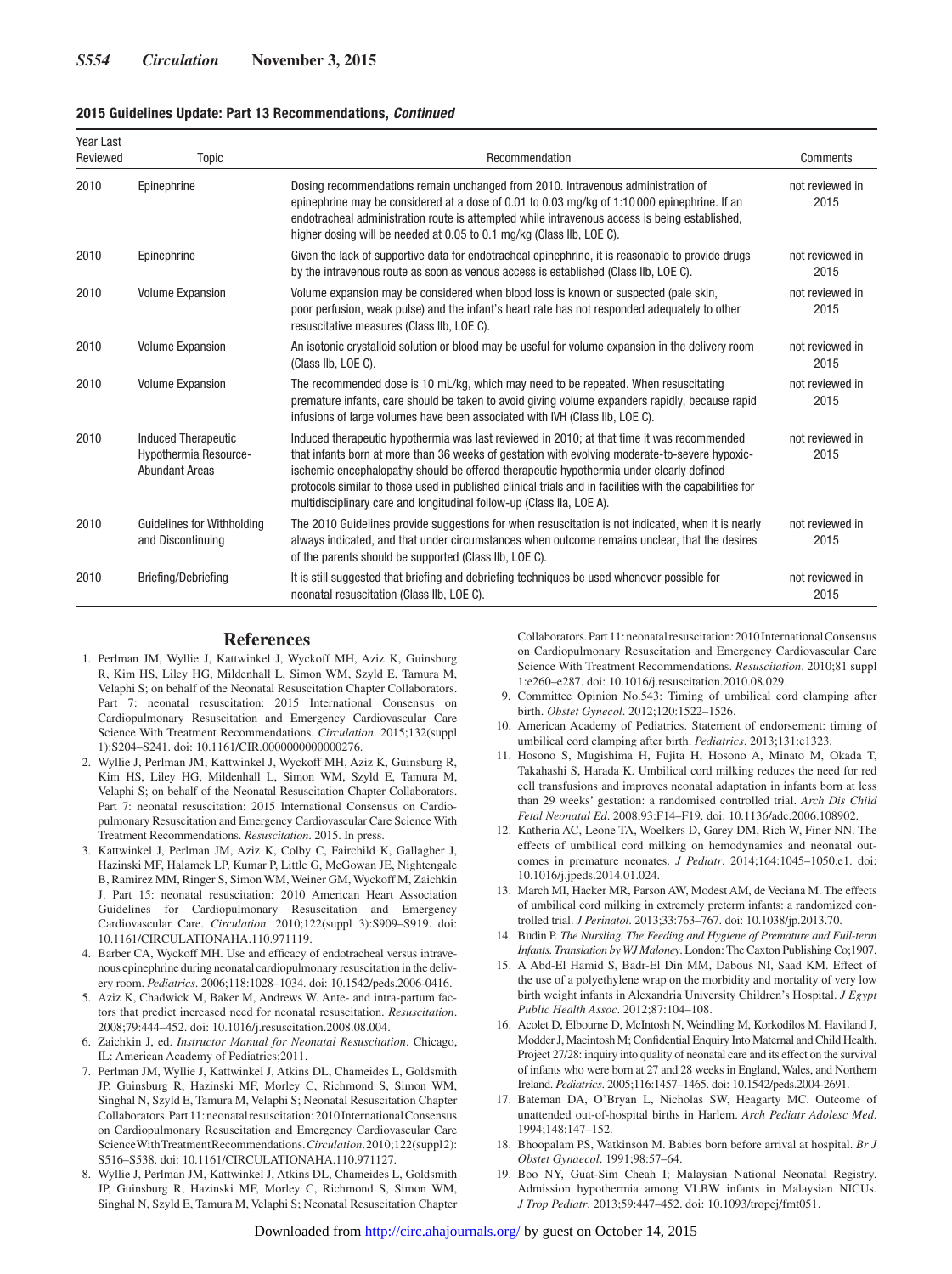- 20. Buetow KC, Kelein SW. Effects of maintenenance of "normal" skin temperature on survival of infants of low birth weight. *Pediatr*. 1964;33:163–169.
- 21. Costeloe K, Hennessy E, Gibson AT, Marlow N, Wilkinson AR. The EPICure study: outcomes to discharge from hospital for infants born at the threshold of viability. *Pediatrics*. 2000;106:659–671.
- 22. Costeloe KL, Hennessy EM, Haider S, Stacey F, Marlow N, Draper ES. Short term outcomes after extreme preterm birth in England: comparison of two birth cohorts in 1995 and 2006 (the EPICure studies). *BMJ*. 2012;345:e7976.
- 23. da Mota Silveira SM, Gonçalves de Mello MJ, de Arruda Vidal S, de Frias PG, Cattaneo A. Hypothermia on admission: a risk factor for death in newborns referred to the Pernambuco Institute of Mother and Child Health. *J Trop Pediatr*. 2003;49:115–120.
- 24. Daga AS, Daga SR, Patole SK. Determinants of death among admissions to intensive care unit for newborns. *J Trop Pediatr*. 1991;37:53–56.
- 25. de Almeida MF, Guinsburg R, Sancho GA, Rosa IR, Lamy ZC, Martinez FE, da Silva RP, Ferrari LS, de Souza Rugolo LM, Abdallah VO, Silveira Rde C; Brazilian Network on Neonatal Research. Hypothermia and early neonatal mortality in preterm infants. *J Pediatr*. 2014;164:271–5.e1. doi: 10.1016/j.jpeds.2013.09.049.
- 26. García-Muñoz Rodrigo F, Rivero Rodríguez S, Siles Quesada C. [Hypothermia risk factors in the very low weight newborn and associated morbidity and mortality in a neonatal care unit]. *An Pediatr (Barc)*. 2014;80:144–150. doi: 10.1016/j.anpedi.2013.06.029.
- 27. Harms K, Osmers R, Kron M, Schill M, Kuhn W, Speer CP, Schröter W. [Mortality of premature infants 1980-1990: analysis of data from the Göttingen perinatal center]. *Z Geburtshilfe Perinatol*. 1994;198:126–133.
- 28. Hazan J, Maag U, Chessex P. Association between hypothermia and mortality rate of premature infants–revisited. *Am J Obstet Gynecol*. 1991;164(1 pt 1):111–112.
- 29. Jones P, Alberti C, Julé L, Chabernaud JL, Lodé N, Sieurin A, Dauger S. Mortality in out-of-hospital premature births. *Acta Paediatr*. 2011;100:181–187. doi: 10.1111/j.1651-2227.2010.02003.x.
- 30. Kalimba E, Ballot D. Survival of extremely low-birth-weight infants. *South African Journal of Child Health*. 2013;7:13–16.
- 31. Kambarami R, Chidede O. Neonatal hypothermia levels and risk factors for mortality in a tropical country. *Cent Afr J Med*. 2003;49:103–106.
- 32. Kent AL, Williams J. Increasing ambient operating theatre temperature and wrapping in polyethylene improves admission temperature in premature infants. *J Paediatr Child Health*. 2008;44:325–331. doi: 10.1111/j.1440-1754.2007.01264.x.
- 33. Laptook AR, Salhab W, Bhaskar B; Neonatal Research Network. Admission temperature of low birth weight infants: predictors and associated morbidities. *Pediatrics*. 2007;119:e643–e649. doi: 10.1542/ peds.2006-0943.
- 34. Lee HC, Ho QT, Rhine WD. A quality improvement project to improve admission temperatures in very low birth weight infants. *J Perinatol*. 2008;28:754–758. doi: 10.1038/jp.2008.92.
- 35. Levi S, Taylor W, Robinson LE, Levy LI. Analysis of morbidity and outcome of infants weighing less than 800 grams at birth. *South Med J*. 1984;77:975–978.
- 36. Manani M, Jegatheesan P, DeSandre G, Song D, Showalter L, Govindaswami B. Elimination of admission hypothermia in preterm very low-birth-weight infants by standardization of delivery room management. *Perm J*. 2013;17:8–13. doi: 10.7812/TPP/12-130.
- 37. Manji KP, Kisenge R. Neonatal hypothermia on admission to a special care unit in Dar-es-Salaam, Tanzania: a cause for concern. *Cent Afr J Med*. 2003;49:23–27.
- 38. Mathur NB, Krishnamurthy S, Mishra TK. Evaluation of WHO classification of hypothermia in sick extramural neonates as predictor of fatality. *J Trop Pediatr*. 2005;51:341–345. doi: 10.1093/tropej/fmi049.
- 39. Miller SS, Lee HC, Gould JB. Hypothermia in very low birth weight infants: distribution, risk factors and outcomes. *J Perinatol*. 2011;31 suppl 1:S49–S56. doi: 10.1038/jp.2010.177.
- 40. Mullany LC, Katz J, Khatry SK, LeClerq SC, Darmstadt GL, Tielsch JM. Risk of mortality associated with neonatal hypothermia in southern Nepal. *Arch Pediatr Adolesc Med*. 2010;164:650–656. doi: 10.1001/ archpediatrics.2010.103.
- 41. Nayeri F, Nili F. Hypothermia at birth and its associated complications in newborn infants: a follow-up study. *Iran J Public Health*. 2006;35:48–52.
- 42. Obladen M, Heemann U, Hennecke KH, Hanssler L. [Causes of neonatal mortality 1981-1983: a regional analysis]. *Z Geburtshilfe Perinatol*. 1985;189:181–187.
- 43. Ogunlesi TA, Ogunfowora OB, Adekanmbi FA, Fetuga BM, Olanrewaju DM. Point-of-admission hypothermia among high-risk Nigerian newborns. *BMC Pediatr*. 2008;8:40. doi: 10.1186/1471-2431-8-40.
- 44. Pal DK, Manandhar DS, Rajbhandari S, Land JM, Patel N, de L Costello AM. Neonatal hypoglycaemia in Nepal 1. Prevalence and risk factors. *Arch Dis Child Fetal Neonatal Ed*. 2000;82:F46–F51.
- 45. Shah S, Zemichael O, Meng HD. Factors associated with mortality and length of stay in hospitalised neonates in Eritrea, Africa: a cross-sectional study. *BMJ Open*. 2012;2. doi: 10.1136/bmjopen-2011-000792.
- 46. Singh A, Yadav A, Singh A. Utilization of postnatal care for newborns and its association with neonatal mortality in India: an analytical appraisal. *BMC Pregnancy Childbirth*. 2012;12:33. doi: 10.1186/1471-2393-12-33.
- 47. Sodemann M, Nielsen J, Veirum J, Jakobsen MS, Biai S, Aaby P. Hypothermia of newborns is associated with excess mortality in the first 2 months of life in Guinea-Bissau, West Africa. *Trop Med Int Health*. 2008;13:980–986. doi: 10.1111/j.1365-3156.2008.02113.x.
- 48. Stanley FJ, Alberman EV. Infants of very low birthweight. I: Perinatal factors affecting survival. *Dev Med Child Neurol*. 1978;20:300–312.
- 49. Wyckoff MH, Perlman JM. Effective ventilation and temperature control are vital to outborn resuscitation. *Prehosp Emerg Care*. 2004;8:191–195.
- 50. Bartels DB, Kreienbrock L, Dammann O, Wenzlaff P, Poets CF. Population based study on the outcome of small for gestational age newborns. *Arch Dis Child Fetal Neonatal Ed*. 2005;90:F53–F59. doi: 10.1136/ adc.2004.053892.
- 51. Carroll PD, Nankervis CA, Giannone PJ, Cordero L. Use of polyethylene bags in extremely low birth weight infant resuscitation for the prevention of hypothermia. *J Reprod Med*. 2010;55:9–13.
- 52. Gleissner M, Jorch G, Avenarius S. Risk factors for intraventricular hemorrhage in a birth cohort of 3721 premature infants. *J Perinat Med*. 2000;28:104–110. doi: 10.1515/JPM.2000.013.
- 53. Herting E, Speer CP, Harms K, Robertson B, Curstedt T, Halliday HL, Compagnone D, Gefeller O, McClure G, Reid M. Factors influencing morbidity and mortality in infants with severe respiratory distress syndrome treated with single or multiple doses of a natural porcine surfactant. *Biol Neonate*. 1992;61 suppl 1:26–30.
- 54. Van de Bor M, Van Bel F, Lineman R, Ruys JH. Perinatal factors and periventricular-intraventricular hemorrhage in preterm infants. *Am J Dis Child*. 1986;140:1125–1130.
- 55. DeMauro SB, Douglas E, Karp K, Schmidt B, Patel J, Kronberger A, Scarboro R, Posencheg M. Improving delivery room management for very preterm infants. *Pediatrics*. 2013;132:e1018–e1025. doi: 10.1542/ peds.2013-0686.
- 56. Harms K, Herting E, Kron M, Schill M, Schiffmann H. [Importance of pre- and perinatal risk factors in respiratory distress syndrome of premature infants. A logical regression analysis of 1100 cases]. *Z Geburtshilfe Neonatol*. 1997;201:258–262.
- 57. Lee HC, Powers RJ, Bennett MV, Finer NN, Halamek LP, Nisbet C, Crockett M, Chance K, Blackney D, von Köhler C, Kurtin P, Sharek PJ. Implementation methods for delivery room management: a quality improvement comparison study. *Pediatrics*. 2014;134:e1378–e1386. doi: 10.1542/peds.2014-0863.
- 58. Reilly MC, Vohra S, Rac VE, Dunn M, Ferrelli K, Kiss A, Vincer M, Wimmer J, Zayack D, Soll RF; Vermont Oxford Network Heat Loss Prevention (HeLP) Trial Study Group. Randomized trial of occlusive wrap for heat loss prevention in preterm infants. *J Pediatr*. 2015;166:262–8.e2. doi: 10.1016/j.jpeds.2014.09.068.
- 59. Russo A, McCready M, Torres L, Theuriere C, Venturini S, Spaight M, Hemway RJ, Handrinos S, Perlmutter D, Huynh T, Grunebaum A, Perlman J. Reducing hypothermia in preterm infants following delivery. *Pediatrics*. 2014;133:e1055–e1062. doi: 10.1542/peds.2013-2544.
- 60. Zayeri F, Kazemnejad A, Ganjali M, Babaei G, Khanafshar N, Nayeri F. Hypothermia in Iranian newborns. Incidence, risk factors and related complications. *Saudi Med J*. 2005;26:1367–1371.
- 61. Anderson S, Shakya KN, Shrestha LN, Costello AM. Hypoglycaemia: a common problem among uncomplicated newborn infants in Nepal. *J Trop Pediatr*. 1993;39:273–277.
- 62. Lazić-Mitrović T, Djukić M, Cutura N, Andjelić S, Curković A, Soldo V, Radlović N. [Transitory hypothermia as early prognostic factor in term newborns with intrauterine growth retardation]. *Srp Arh Celok Lek*. 2010;138:604–608.
- 63. Lenclen R, Mazraani M, Jugie M, Couderc S, Hoenn E, Carbajal R, Blanc P, Paupe A. [Use of a polyethylene bag: a way to improve the thermal environment of the premature newborn at the delivery room]. *Arch Pediatr*. 2002;9:238–244.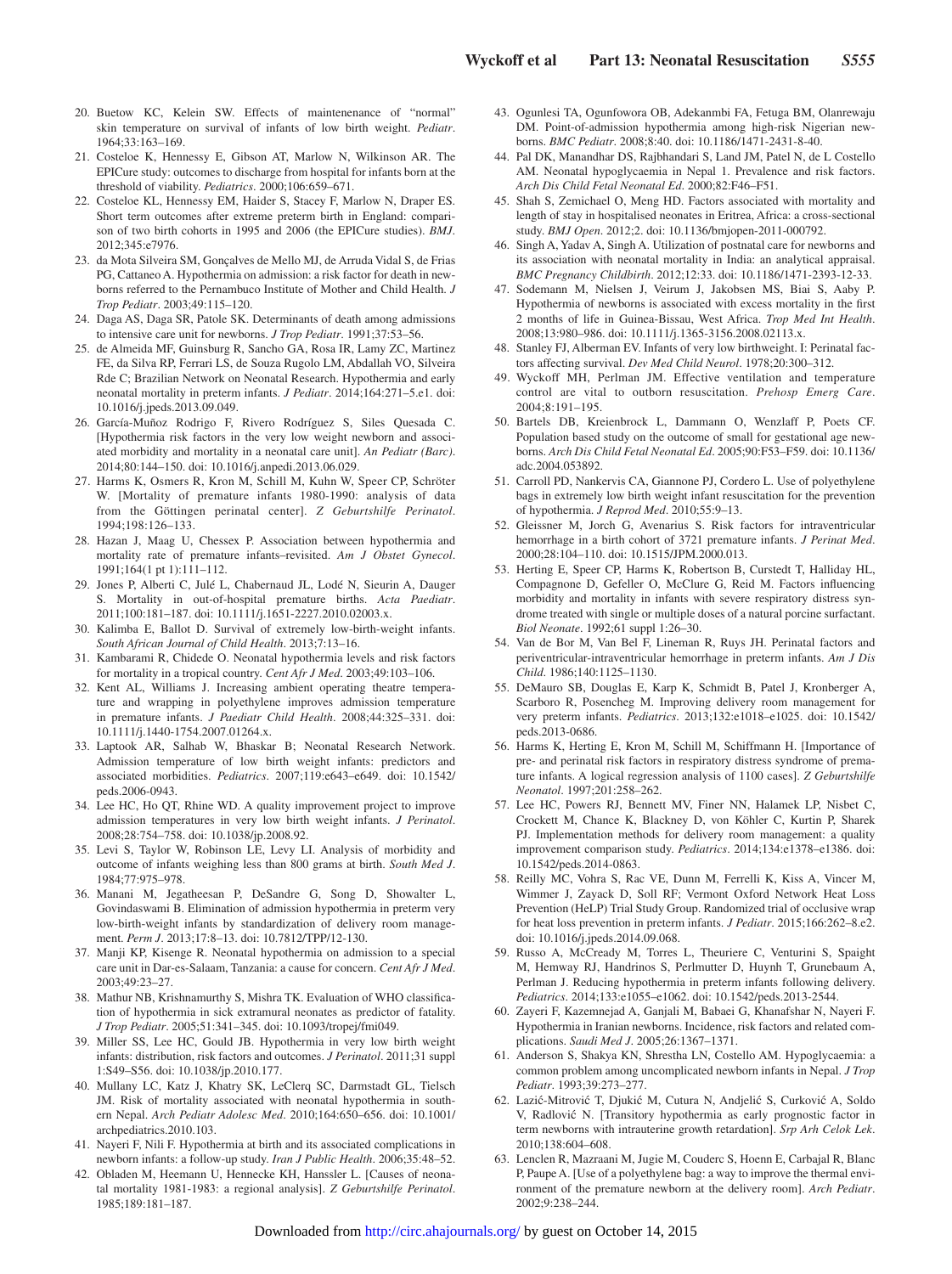- 64. Sasidharan CK, Gokul E, Sabitha S. Incidence and risk factors for neonatal hypoglycaemia in Kerala, India. *Ceylon Med J*. 2004;49:110–113.
- 65. Mullany LC. Neonatal hypothermia in low-resource settings. *Semin Perinatol*. 2010;34:426–433. doi: 10.1053/j.semperi.2010.09.007.
- 66. McCarthy LK, Molloy EJ, Twomey AR, Murphy JF, O'Donnell CP. A randomized trial of exothermic mattresses for preterm newborns in polyethylene bags. *Pediatrics*. 2013;132:e135–e141. doi: 10.1542/peds.2013-0279.
- 67. Billimoria Z, Chawla S, Bajaj M, Natarajan G. Improving admission temperature in extremely low birth weight infants: a hospital-based multiintervention quality improvement project. *J Perinat Med*. 2013;41:455– 460. doi: 10.1515/jpm-2012-0259.
- 68. Chawla S, Amaram A, Gopal SP, Natarajan G. Safety and efficacy of Trans-warmer mattress for preterm neonates: results of a randomized controlled trial. *J Perinatol*. 2011;31:780–784. doi: 10.1038/jp.2011.33.
- 69. Ibrahim CP, Yoxall CW. Use of self-heating gel mattresses eliminates admission hypothermia in infants born below 28 weeks gestation. *Eur J Pediatr*. 2010;169:795–799. doi: 10.1007/s00431-009-1113-y.
- 70. Singh A, Duckett J, Newton T, Watkinson M. Improving neonatal unit admission temperatures in preterm babies: exothermic mattresses, polythene bags or a traditional approach? *J Perinatol*. 2010;30:45–49. doi: 10.1038/jp.2009.94.
- 71. Meyer MP, Payton MJ, Salmon A, Hutchinson C, de Klerk A. A clinical comparison of radiant warmer and incubator care for preterm infants from birth to 1800 grams. *Pediatrics*. 2001;108:395–401.
- 72. te Pas AB, Lopriore E, Dito I, Morley CJ, Walther FJ. Humidified and heated air during stabilization at birth improves temperature in preterm infants. *Pediatrics*. 2010;125:e1427–e1432. doi: 10.1542/peds.2009-2656.
- 73. Pinheiro JM, Furdon SA, Boynton S, Dugan R, Reu-Donlon C, Jensen S. Decreasing hypothermia during delivery room stabilization of preterm neonates. *Pediatrics*. 2014;133:e218–e226. doi: 10.1542/peds.2013-1293.
- 74. Petrova A, Demissie K, Rhoads GG, Smulian JC, Marcella S, Ananth CV. Association of maternal fever during labor with neonatal and infant morbidity and mortality. *Obstet Gynecol*. 2001;98:20–27.
- 75. Alexander JM, McIntire DM, Leveno KJ. Chorioamnionitis and the prognosis for term infants. *Obstet Gynecol*. 1999;94:274–278.
- 76. Greenwell EA, Wyshak G, Ringer SA, Johnson LC, Rivkin MJ, Lieberman E. Intrapartum temperature elevation, epidural use, and adverse outcome in term infants. *Pediatrics*. 2012;129:e447–e454. doi: 10.1542/ peds.2010-2301.
- 77. Goetzl L, Manevich Y, Roedner C, Praktish A, Hebbar L, Townsend DM. Maternal and fetal oxidative stress and intrapartum term fever. *Am J Obstet Gynecol*. 2010;202:363.e1–363.e5. doi: 10.1016/j.ajog.2010.01.034.
- 78. Glass HC, Pham TN, Danielsen B, Towner D, Glidden D, Wu YW. Antenatal and intrapartum risk factors for seizures in term newborns: a population-based study, California 1998-2002. *J Pediatr*. 2009;154:24– 28.e1. doi: 10.1016/j.jpeds.2008.07.008.
- 79. Lieberman E, Lang J, Richardson DK, Frigoletto FD, Heffner LJ, Cohen A. Intrapartum maternal fever and neonatal outcome. *Pediatrics*. 2000;105(1 pt 1):8–13.
- 80. Lieberman E, Eichenwald E, Mathur G, Richardson D, Heffner L, Cohen A. Intrapartum fever and unexplained seizures in term infants. *Pediatrics*. 2000;106:983–988.
- 81. Badawi N, Kurinczuk JJ, Keogh JM, Alessandri LM, O'Sullivan F, Burton PR, Pemberton PJ, Stanley FJ. Intrapartum risk factors for newborn encephalopathy: the Western Australian case-control study. *BMJ*. 1998;317:1554–1558.
- 82. Impey L, Greenwood C, MacQuillan K, Reynolds M, Sheil O. Fever in labour and neonatal encephalopathy: a prospective cohort study. *BJOG*. 2001;108:594–597.
- 83. Impey LW, Greenwood CE, Black RS, Yeh PS, Sheil O, Doyle P. The relationship between intrapartum maternal fever and neonatal acidosis as risk factors for neonatal encephalopathy. *Am J Obstet Gynecol*. 2008;198:49. e1–49.e6. doi: 10.1016/j.ajog.2007.06.011.
- 84. Linder N, Fridman E, Makhoul A, Lubin D, Klinger G, Laron-Kenet T, Yogev Y, Melamed N. Management of term newborns following maternal intrapartum fever. *J Matern Fetal Neonatal Med*. 2013;26:207–210. doi: 10.3109/14767058.2012.722727.
- 85. Butwick AJ, Lipman SS, Carvalho B. Intraoperative forced air-warming during cesarean delivery under spinal anesthesia does not prevent maternal hypothermia. *Anesth Analg*. 2007;105:1413–1419, table of contents. doi: 10.1213/01.ane.0000286167.96410.27.
- 86. Fallis WM, Hamelin K, Symonds J, Wang X. Maternal and newborn outcomes related to maternal warming during cesarean delivery. *J Obstet Gynecol Neonatal Nurs*. 2006;35:324–331. doi: 10.1111/ j.1552-6909.2006.00052.x.
- 87. Horn EP, Schroeder F, Gottschalk A, Sessler DI, Hiltmeyer N, Standl T, Schulte am Esch J. Active warming during cesarean delivery. *Anesth Analg*. 2002;94:409–414, table of contents.
- 88. Woolnough M, Allam J, Hemingway C, Cox M, Yentis SM. Intraoperative fluid warming in elective caesarean section: a blinded randomised controlled trial. *Int J Obstet Anesth*. 2009;18:346–351. doi: 10.1016/j.ijoa.2009.02.009.
- 89. Yokoyama K, Suzuki M, Shimada Y, Matsushima T, Bito H, Sakamoto A. Effect of administration of pre-warmed intravenous fluids on the frequency of hypothermia following spinal anesthesia for Cesarean delivery. *J Clin Anesth*. 2009;21:242–248. doi: 10.1016/j. jclinane.2008.12.010.
- 90. Belsches TC, Tilly AE, Miller TR, Kambeyanda RH, Leadford A, Manasyan A, Chomba E, Ramani M, Ambalavanan N, Carlo WA. Randomized trial of plastic bags to prevent term neonatal hypothermia in a resource-poor setting. *Pediatrics*. 2013;132:e656–e661. doi: 10.1542/ peds.2013-0172.
- 91. Leadford AE, Warren JB, Manasyan A, Chomba E, Salas AA, Schelonka R, Carlo WA. Plastic bags for prevention of hypothermia in preterm and low birth weight infants. *Pediatrics*. 2013;132:e128–e134. doi: 10.1542/ peds.2012-2030.
- 92. Raman S, Shahla A. Temperature drop in normal term newborn infants born at the University Hospital, Kuala Lumpur. *Aust N Z J Obstet Gynaecol*. 1992;32:117–119.
- 93. Bergman NJ, Linley LL, Fawcus SR. Randomized controlled trial of skin-to-skin contact from birth versus conventional incubator for physiological stabilization in 1200- to 2199-gram newborns. *Acta Paediatr*. 2004;93:779–785.
- 94. Fardig JA. A comparison of skin-to-skin contact and radiant heaters in promoting neonatal thermoregulation. *J Nurse Midwifery*. 1980;25:19–28.
- 95. Christensson K, Siles C, Moreno L, Belaustequi A, De La Fuente P, Lagercrantz H, Puyol P, Winberg J. Temperature, metabolic adaptation and crying in healthy full-term newborns cared for skin-to-skin or in a cot. *Acta Paediatr*. 1992;81:488–493.
- 96. Christensson K. Fathers can effectively achieve heat conservation in healthy newborn infants. *Acta Paediatr*. 1996;85:1354–1360.
- 97. Bystrova K, Widström AM, Matthiesen AS, Ransjö-Arvidson AB, Welles-Nyström B, Wassberg C, Vorontsov I, Uvnäs-Moberg K. Skinto-skin contact may reduce negative consequences of "the stress of being born": a study on temperature in newborn infants, subjected to different ward routines in St. Petersburg. *Acta Paediatr*. 2003;92:320–326.
- 98. Gouchon S, Gregori D, Picotto A, Patrucco G, Nangeroni M, Di Giulio P. Skin-to-skin contact after cesarean delivery: an experimental study. *Nurs Res*. 2010;59:78–84. doi: 10.1097/NNR.0b013e3181d1a8bc.
- 99. Marín Gabriel MA, Llana Martín I, López Escobar A, Fernández Villalba E, Romero Blanco I, Touza Pol P. Randomized controlled trial of early skin-to-skin contact: effects on the mother and the newborn. *Acta Paediatr*. 2010;99:1630–1634. doi: 10.1111/j.1651- 2227.2009.01597.x.
- 100. Nimbalkar SM, Patel VK, Patel DV, Nimbalkar AS, Sethi A, Phatak A. Effect of early skin-to-skin contact following normal delivery on incidence of hypothermia in neonates more than 1800 g: randomized control trial. *J Perinatol*. 2014;34:364–368. doi: 10.1038/jp.2014.15.
- 101. Gungor S, Kurt E, Teksoz E, Goktolga U, Ceyhan T, Baser I. Oronasopharyngeal suction versus no suction in normal and term infants delivered by elective cesarean section: a prospective randomized controlled trial. *Gynecol Obstet Invest*. 2006;61:9–14. doi: 10.1159/ 000087604.
- 102. Waltman PA, Brewer JM, Rogers BP, May WL. Building evidence for practice: a pilot study of newborn bulb suctioning at birth. *J Midwifery Womens Health*. 2004;49:32–38. doi: 10.1016/j.jmwh.2003.10.003.
- 103. Carrasco M, Martell M, Estol PC. Oronasopharyngeal suction at birth: effects on arterial oxygen saturation. *J Pediatr*. 1997;130:832–834.
- 104. Perlman JM, Volpe JJ. Suctioning in the preterm infant: effects on cerebral blood flow velocity, intracranial pressure, and arterial blood pressure. *Pediatrics*. 1983;72:329–334.
- 105. Simbruner G, Coradello H, Fodor M, Havelec L, Lubec G, Pollak A. Effect of tracheal suction on oxygenation, circulation, and lung mechanics in newborn infants. *Arch Dis Child*. 1981;56:326–330.
- 106. Vain NE, Szyld EG, Prudent LM, Wiswell TE, Aguilar AM, Vivas NI. Oropharyngeal and nasopharyngeal suctioning of meconiumstained neonates before delivery of their shoulders: multicentre, randomised controlled trial. *Lancet*. 2004;364:597–602. doi: 10.1016/ S0140-6736(04)16852-9.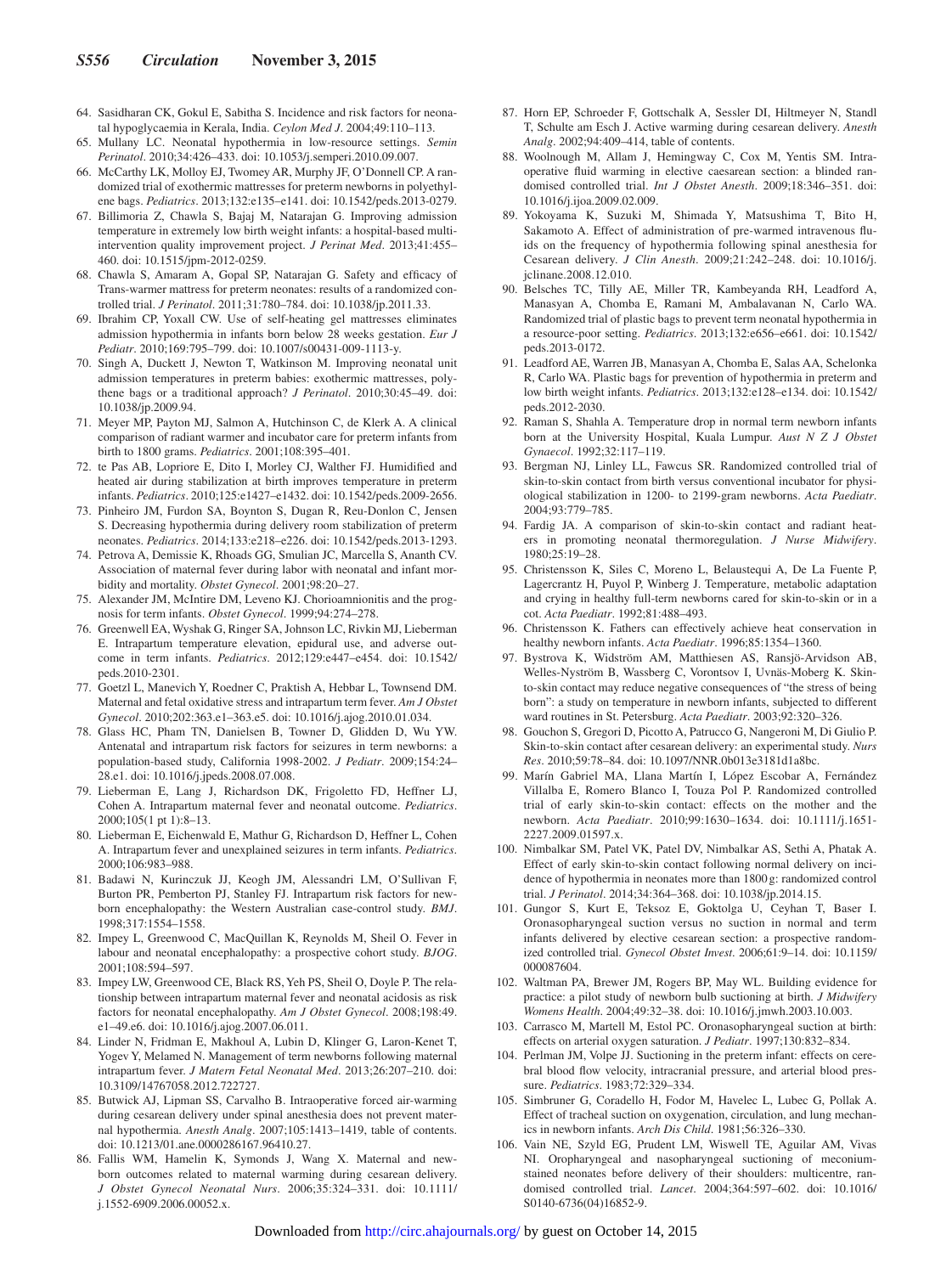- 107. Al Takroni AM, Parvathi CK, Mendis KB, Hassan S, Reddy I, Kudair HA. Selective tracheal suctioning to prevent meconium aspiration syndrome. *Int J Gynaecol Obstet*. 1998;63:259–263.
- 108. Chettri S, Adhisivam B, Bhat BV. Endotracheal suction for nonvigorous neonates born through meconium stained amniotic fluid: a randomized controlled trial. *J Pediatr*. 2015;166:1208–1213.e1. doi: 10.1016/j. jpeds.2014.12.076.
- 109. Davis RO, Philips JB 3rd, Harris BA Jr, Wilson ER, Huddleston JF. Fatal meconium aspiration syndrome occurring despite airway management considered appropriate. *Am J Obstet Gynecol*. 1985;151:731–736.
- 110. Dooley SL, Pesavento DJ, Depp R, Socol ML, Tamura RK, Wiringa KS. Meconium below the vocal cords at delivery: correlation with intrapartum events. *Am J Obstet Gynecol*. 1985;153:767–770.
- 111. Hageman JR, Conley M, Francis K, Stenske J, Wolf I, Santi V, Farrell EE. Delivery room management of meconium staining of the amniotic fluid and the development of meconium aspiration syndrome. *J Perinatol*. 1988;8:127–131.
- 112. Manganaro R, Mamì C, Palmara A, Paolata A, Gemelli M. Incidence of meconium aspiration syndrome in term meconium-stained babies managed at birth with selective tracheal intubation. *J Perinat Med*. 2001;29:465–468. doi: 10.1515/JPM.2001.065.
- 113. Peng TC, Gutcher GR, Van Dorsten JP. A selective aggressive approach to the neonate exposed to meconium-stained amniotic fluid. *Am J Obstet Gynecol*. 1996;175:296–301; discussion 301.
- 114. Rossi EM, Philipson EH, Williams TG, Kalhan SC. Meconium aspiration syndrome: intrapartum and neonatal attributes. *Am J Obstet Gynecol*. 1989;161:1106–1110.
- 115. Suresh GK, Sarkar S. Delivery room management of infants born through thin meconium stained liquor. *Indian Pediatr*. 1994;31:1177–1181.
- 116. Yoder BA. Meconium-stained amniotic fluid and respiratory complications: impact of selective tracheal suction. *Obstet Gynecol*. 1994;83:77–84.
- 117. Kamlin CO, O'Donnell CP, Everest NJ, Davis PG, Morley CJ. Accuracy of clinical assessment of infant heart rate in the delivery room. *Resuscitation*. 2006;71:319–321. doi: 10.1016/j.resuscitation.2006.04.015.
- 118. Dawson JA, Saraswat A, Simionato L, Thio M, Kamlin CO, Owen LS, Schmölzer GM, Davis PG. Comparison of heart rate and oxygen saturation measurements from Masimo and Nellcor pulse oximeters in newly born term infants. *Acta Paediatr*. 2013;102:955–960. doi: 10.1111/ apa.12329.
- 119. Kamlin CO, Dawson JA, O'Donnell CP, Morley CJ, Donath SM, Sekhon J, Davis PG. Accuracy of pulse oximetry measurement of heart rate of newborn infants in the delivery room. *J Pediatr*. 2008;152:756–760. doi: 10.1016/j.jpeds.2008.01.002.
- 120. Katheria A, Rich W, Finer N. Electrocardiogram provides a continuous heart rate faster than oximetry during neonatal resuscitation. *Pediatrics*. 2012;130:e1177–e1181. doi: 10.1542/peds.2012-0784.
- 121. Mizumoto H, Tomotaki S, Shibata H, Ueda K, Akashi R, Uchio H, Hata D. Electrocardiogram shows reliable heart rates much earlier than pulse oximetry during neonatal resuscitation. *Pediatr Int*. 2012;54:205–207. doi: 10.1111/j.1442-200X.2011.03506.x.
- 122. van Vonderen JJ, Hooper SB, Kroese JK, Roest AA, Narayen IC, van Zwet EW, te Pas AB. Pulse oximetry measures a lower heart rate at birth compared with electrocardiography. *J Pediatr*. 2015;166:49–53. doi: 10.1016/j.jpeds.2014.09.015.
- 123. Mariani G, Dik PB, Ezquer A, Aguirre A, Esteban ML, Perez C, Fernandez Jonusas S, Fustiñana C. Pre-ductal and post-ductal O2 saturation in healthy term neonates after birth. *J Pediatr*. 2007;150:418–421. doi: 10.1016/j.jpeds.2006.12.015.
- 124. Armanian AM, Badiee Z. Resuscitation of preterm newborns with low concentration oxygen versus high concentration oxygen. *J Res Pharm Pract*. 2012;1:25–29. doi: 10.4103/2279-042X.99674.
- 125. Kapadia VS, Chalak LF, Sparks JE, Allen JR, Savani RC, Wyckoff MH. Resuscitation of preterm neonates with limited versus high oxygen strategy. *Pediatrics*. 2013;132:e1488–e1496. doi: 10.1542/peds.2013-0978.
- 126. Lundstrøm KE, Pryds O, Greisen G. Oxygen at birth and prolonged cerebral vasoconstriction in preterm infants. *Arch Dis Child Fetal Neonatal Ed*. 1995;73:F81–F86.
- 127. Rabi Y, Singhal N, Nettel-Aguirre A. Room-air versus oxygen administration for resuscitation of preterm infants: the ROAR study. *Pediatrics*. 2011;128:e374–e381. doi: 10.1542/peds.2010-3130.
- 128. Rook D, Schierbeek H, Vento M, Vlaardingerbroek H, van der Eijk AC, Longini M, Buonocore G, Escobar J, van Goudoever JB, Vermeulen MJ. Resuscitation of preterm infants with different inspired oxygen fractions. *J Pediatr*. 2014;164:1322–6.e3. doi: 10.1016/j.jpeds.2014.02.019.
- 129. Vento M, Moro M, Escrig R, Arruza L, Villar G, Izquierdo I, Roberts LJ 2nd, Arduini A, Escobar JJ, Sastre J, Asensi MA. Preterm resuscitation with low oxygen causes less oxidative stress, inflammation, and chronic lung disease. *Pediatrics*. 2009;124:e439–e449. doi: 10.1542/ peds.2009-0434.
- 130. Wang CL, Anderson C, Leone TA, Rich W, Govindaswami B, Finer NN. Resuscitation of preterm neonates by using room air or 100% oxygen. *Pediatrics*. 2008;121:1083–1089. doi: 10.1542/peds.2007-1460.
- 131. Klingenberg C, Sobotka KS, Ong T, Allison BJ, Schmölzer GM, Moss TJ, Polglase GR, Dawson JA, Davis PG, Hooper SB. Effect of sustained inflation duration; resuscitation of near-term asphyxiated lambs. *Arch Dis Child Fetal Neonatal Ed*. 2013;98:F222–F227. doi: 10.1136/ archdischild-2012-301787.
- 132. te Pas AB, Siew M, Wallace MJ, Kitchen MJ, Fouras A, Lewis RA, Yagi N, Uesugi K, Donath S, Davis PG, Morley CJ, Hooper SB. Effect of sustained inflation length on establishing functional residual capacity at birth in ventilated premature rabbits. *Pediatr Res*. 2009;66:295–300. doi: 10.1203/PDR.0b013e3181b1bca4.
- 133. Harling AE, Beresford MW, Vince GS, Bates M, Yoxall CW. Does sustained lung inflation at resuscitation reduce lung injury in the preterm infant? *Arch Dis Child Fetal Neonatal Ed*. 2005;90:F406–F410. doi: 10.1136/adc.2004.059303.
- 134. Lindner W, Högel J, Pohlandt F. Sustained pressure-controlled inflation or intermittent mandatory ventilation in preterm infants in the delivery room? A randomized, controlled trial on initial respiratory support via nasopharyngeal tube. *Acta Paediatr*. 2005;94:303–309.
- 135. Lista G, Boni L, Scopesi F, Mosca F, Trevisanuto D, Messner H, Vento G, Magaldi R, Del Vecchio A, Agosti M, Gizzi C, Sandri F, Biban P, Bellettato M, Gazzolo D, Boldrini A, Dani C; SLI Trial Investigators. Sustained lung inflation at birth for preterm infants: a randomized clinical trial. *Pediatrics*. 2015;135:e457–e464. doi: 10.1542/peds.2014-1692.
- 136. Lindner W, Vossbeck S, Hummler H, Pohlandt F. Delivery room management of extremely low birth weight infants: spontaneous breathing or intubation? *Pediatrics*. 1999;103(5 pt 1):961–967.
- 137. Lista G, Fontana P, Castoldi F, Cavigioli F, Dani C. Does sustained lung inflation at birth improve outcome of preterm infants at risk for respiratory distress syndrome? *Neonatology*. 2011;99:45–50. doi: 10.1159/000298312.
- 138. Dawson JA, Schmölzer GM, Kamlin CO, Te Pas AB, O'Donnell CP, Donath SM, Davis PG, Morley CJ. Oxygenation with T-piece versus self-inflating bag for ventilation of extremely preterm infants at birth: a randomized controlled trial. *J Pediatr*. 2011;158:912–918.e1. doi: 10.1016/j.jpeds.2010.12.003.
- 139. Szyld E, Aguilar A, Musante GA, Vain N, Prudent L, Fabres J, Carlo WA; Delivery Room Ventilation Devices Trial Group. Comparison of devices for newborn ventilation in the delivery room. *J Pediatr*. 2014;165: 234–239.e3. doi: 10.1016/j.jpeds.2014.02.035.
- 140. Dawson JA, Gerber A, Kamlin CO, Davis PG, Morley CJ. Providing PEEP during neonatal resuscitation: which device is best? *J Paediatr Child Health*. 2011;47:698–703. doi: 10.1111/j.1440-1754.2011.02036.x.
- 141. Morley CJ, Dawson JA, Stewart MJ, Hussain F, Davis PG. The effect of a PEEP valve on a Laerdal neonatal self-inflating resuscitation bag. *J Paediatr Child Health*. 2010;46:51–56. doi: 10.1111/ j.1440-1754.2009.01617.x.
- 142. Bennett S, Finer NN, Rich W, Vaucher Y. A comparison of three neonatal resuscitation devices. *Resuscitation*. 2005;67:113–118. doi: 10.1016/j. resuscitation.2005.02.016.
- 143. Kelm M, Proquitté H, Schmalisch G, Roehr CC. Reliability of two common PEEP-generating devices used in neonatal resuscitation. *Klin Padiatr*. 2009;221:415–418. doi: 10.1055/s-0029-1233493.
- 144. Oddie S, Wyllie J, Scally A. Use of self-inflating bags for neonatal resuscitation. *Resuscitation*. 2005;67:109–112. doi: 10.1016/j. resuscitation.2005.05.004.
- 145. Hussey SG, Ryan CA, Murphy BP. Comparison of three manual ventilation devices using an intubated mannequin. *Arch Dis Child Fetal Neonatal Ed*. 2004;89:F490–F493. doi: 10.1136/adc.2003.047712.
- 146. Finer NN, Rich W, Craft A, Henderson C. Comparison of methods of bag and mask ventilation for neonatal resuscitation. *Resuscitation*. 2001;49:299–305.
- 147. Schmölzer GM, Morley CJ, Wong C, Dawson JA, Kamlin CO, Donath SM, Hooper SB, Davis PG. Respiratory function monitor guidance of mask ventilation in the delivery room: a feasibility study. *J Pediatr*. 2012;160:377–381.e2. doi: 10.1016/j.jpeds.2011.09.017.
- 148. Kong JY, Rich W, Finer NN, Leone TA. Quantitative end-tidal carbon dioxide monitoring in the delivery room: a randomized controlled trial. *J Pediatr*. 2013;163:104–8.e1. doi: 10.1016/j.jpeds.2012.12.016.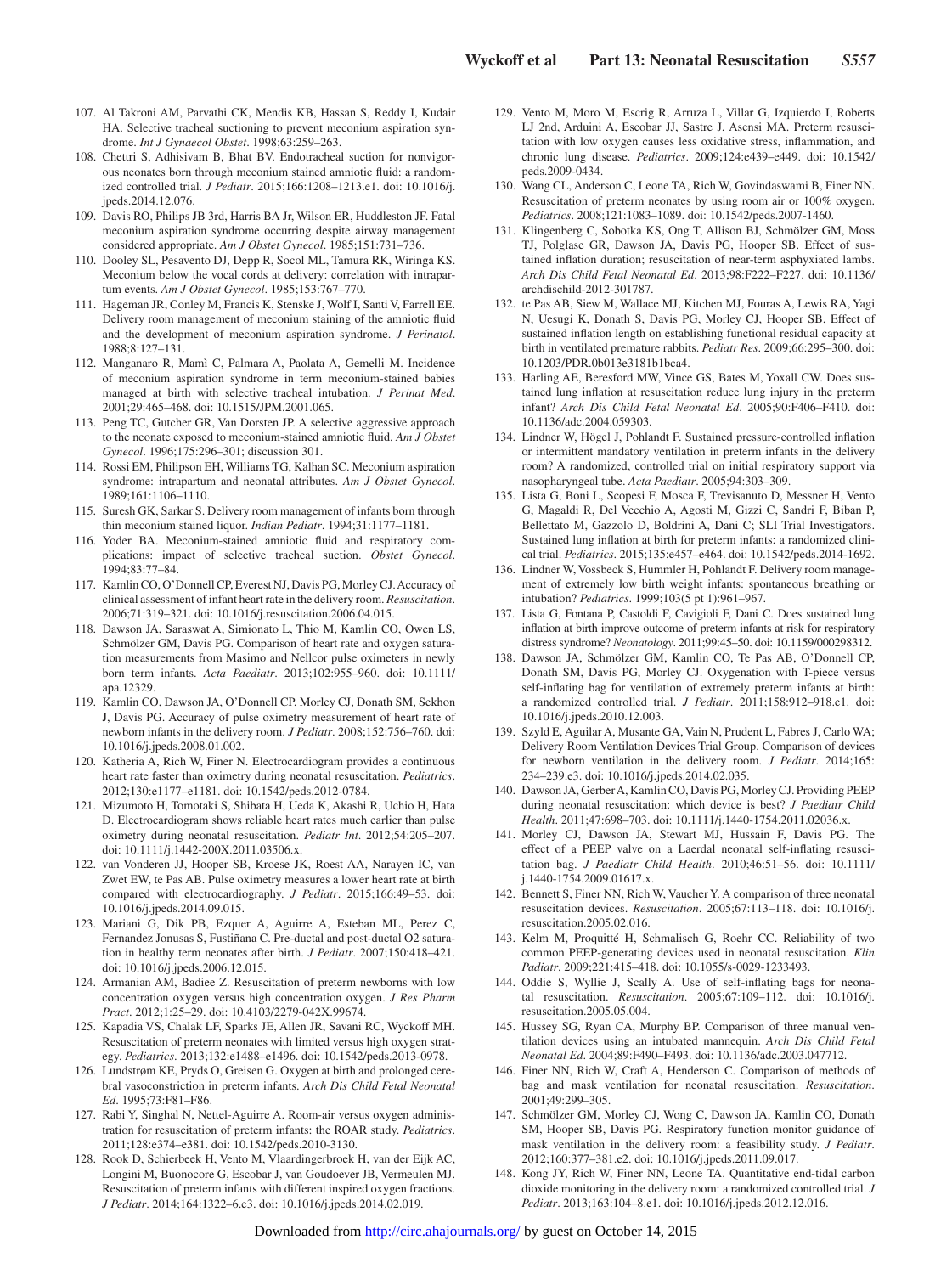- 149. Esmail N, Saleh M, et al. Laryngeal mask airway versus endotracheal intubation for Apgar score improvement in neonatal resuscitation. *Egypt J Anesth*. 2002;18:115–121.
- 150. Morley CJ, Davis PG, Doyle LW, Brion LP, Hascoet JM, Carlin JB; COIN Trial Investigators. Nasal CPAP or intubation at birth for very preterm infants. *N Engl J Med*. 2008;358:700–708. doi: 10.1056/ NEJM<sub>03</sub>072788
- 151. SUPPORT Study Group of the Eunice Kennedy Shriver NICHD Neonatal Research Network, Finer NN, Carlo WA, Walsh MC, Rich W, Gantz MG, Laptook AR, Yoder BA, Faix RG, Das A, Poole WK, Donovan EF, Newman NS, Ambalavanan N, Frantz ID 3rd, Buchter S, Sanchez PJ, Kennedy KA, Laroia N, Poindexter BB, Cotten CM, Van Meurs KP, Duara S, Narendran V, Sood BG, O'Shea TM, Bell EF, Bhandari V, Watterberg KL, Higgins RD. Early CPAP versus surfactant in extremely preterm infants. *N Engl J Med*. 2010;362:1970–1979.
- 152. Dunn MS, Kaempf J, de Klerk A, de Klerk R, Reilly M, Howard D, Ferrelli K, O'Conor J, Soll RF; Vermont Oxford Network DRM Study Group. Randomized trial comparing 3 approaches to the initial respiratory management of preterm neonates. *Pediatrics*. 2011;128:e1069– e1076. doi: 10.1542/peds.2010-3848.
- 153. Orlowski JP. Optimum position for external cardiac compression in infants and young children. *Ann Emerg Med*. 1986;15:667–673.
- 154. Phillips GW, Zideman DA. Relation of infant heart to sternum: its significance in cardiopulmonary resuscitation. *Lancet*. 1986;1:1024–1025.
- 155. Saini SS, Gupta N, Kumar P, Bhalla AK, Kaur H. A comparison of twofingers technique and two-thumbs encircling hands technique of chest compression in neonates. *J Perinatol*. 2012;32:690–694. doi: 10.1038/ jp.2011.167.
- 156. You Y. Optimum location for chest compressions during two-rescuer infant cardiopulmonary resuscitation. *Resuscitation*. 2009;80:1378– 1381. doi: 10.1016/j.resuscitation.2009.08.013.
- 157. Meyer A, Nadkarni V, Pollock A, Babbs C, Nishisaki A, Braga M, Berg RA, Ades A. Evaluation of the Neonatal Resuscitation Program's recommended chest compression depth using computerized tomography imaging. *Resuscitation*. 2010;81:544–548. doi: 10.1016/j. resuscitation.2010.01.032.
- 158. Christman C, Hemway RJ, Wyckoff MH, Perlman JM. The two-thumb is superior to the two-finger method for administering chest compressions in a manikin model of neonatal resuscitation. *Arch Dis Child Fetal Neonatal Ed*. 2011;96:F99–F101. doi: 10.1136/adc.2009.180406.
- 159. David R. Closed chest cardiac massage in the newborn infant. *Pediatrics*. 1988;81:552–554.
- 160. Dellimore K, Heunis S, Gohier F, Archer E, de Villiers A, Smith J, Scheffer C. Development of a diagnostic glove for unobtrusive measurement of chest compression force and depth during neonatal CPR. *Conf Proc IEEE Eng Med Biol Soc*. 2013;2013:350–353. doi: 10.1109/ EMBC.2013.6609509.
- 161. Dorfsman ML, Menegazzi JJ, Wadas RJ, Auble TE. Two-thumb vs. twofinger chest compression in an infant model of prolonged cardiopulmonary resuscitation. *Acad Emerg Med*. 2000;7:1077–1082.
- 162. Houri PK, Frank LR, Menegazzi JJ, Taylor R. A randomized, controlled trial of two-thumb vs two-finger chest compression in a swine infant model of cardiac arrest [see comment]. *Prehosp Emerg Care*. 1997;1:65–67.
- 163. Martin PS, Kemp AM, Theobald PS, Maguire SA, Jones MD. Do chest compressions during simulated infant CPR comply with international recommendations? *Arch Dis Child*. 2013;98:576–581. doi: 10.1136/ archdischild-2012-302583.
- 164. Martin PS, Kemp AM, Theobald PS, Maguire SA, Jones MD. Does a more "physiological" infant manikin design effect chest compression quality and create a potential for thoracic over-compression during simulated infant CPR? *Resuscitation*. 2013;84:666–671. doi: 10.1016/j. resuscitation.2012.10.005.
- 165. Martin P, Theobald P, Kemp A, Maguire S, Maconochie I, Jones M. Real-time feedback can improve infant manikin cardiopulmonary resuscitation by up to 79%–a randomised controlled trial. *Resuscitation*. 2013;84:1125–1130. doi: 10.1016/j.resuscitation.2013.03.029.
- 166. Menegazzi JJ, Auble TE, Nicklas KA, Hosack GM, Rack L, Goode JS. Two-thumb versus two-finger chest compression during CRP in a swine infant model of cardiac arrest. *Ann Emerg Med*. 1993;22:240–243.
- 167. MOYA F, JAMES LS, BURNARD ED, HANKS EC. Cardiac massage in the newborn infant through the intact chest. *Am J Obstet Gynecol*. 1962;84:798–803.
- 168. Park J, Yoon C, Lee JC, Jung JY, Kim do K, Kwak YH, Kim HC. Manikin-integrated digital measuring system for assessment of infant

cardiopulmonary resuscitation techniques. *IEEE J Biomed Health Inform*. 2014;18:1659–1667. doi: 10.1109/JBHI.2013.2288641.

- 169. Thaler MM, Stobie GH. An improved technic of external cardiac compression in infants and young children. *N Engl J Med*. 1963;269: 606–610. doi: 10.1056/NEJM196309192691204.
- 170. Todres ID, Rogers MC. Methods of external cardiac massage in the newborn infant. *J Pediatr*. 1975;86:781–782.
- 171. Udassi S, Udassi JP, Lamb MA, Theriaque DW, Shuster JJ, Zaritsky AL, Haque IU. Two-thumb technique is superior to two-finger technique during lone rescuer infant manikin CPR. *Resuscitation*. 2010;81:712–717. doi: 10.1016/j.resuscitation.2009.12.029.
- 172. Whitelaw CC, Slywka B, Goldsmith LJ. Comparison of a two-finger versus two-thumb method for chest compressions by healthcare providers in an infant mechanical model. *Resuscitation*. 2000;43:213–216.
- 173. Dannevig I, Solevåg AL, Saugstad OD, Nakstad B. Lung injury in asphyxiated newborn pigs resuscitated from cardiac arrest—the impact of supplementary oxygen, longer ventilation intervals and chest compressions at different compression-to-ventilation ratios. *Open Respir Med J*. 2012;6:89–96. doi: 10.2174/1874306401206010089.
- 174. Dannevig I, Solevåg AL, Sonerud T, Saugstad OD, Nakstad B. Brain inflammation induced by severe asphyxia in newborn pigs and the impact of alternative resuscitation strategies on the newborn central nervous system. *Pediatr Res*. 2013;73:163–170. doi: 10.1038/pr.2012.167.
- 175. Hemway RJ, Christman C, Perlman J. The 3:1 is superior to a 15:2 ratio in a newborn manikin model in terms of quality of chest compressions and number of ventilations. *Arch Dis Child Fetal Neonatal Ed*. 2013;98:F42–F45. doi: 10.1136/archdischild-2011-301334.
- 176. Solevåg AL, Dannevig I, Wyckoff M, Saugstad OD, Nakstad B. Extended series of cardiac compressions during CPR in a swine model of perinatal asphyxia. *Resuscitation*. 2010;81:1571–1576. doi: 10.1016/j. resuscitation.2010.06.007.
- 177. Solevåg AL, Dannevig I, Wyckoff M, Saugstad OD, Nakstad B. Return of spontaneous circulation with a compression:ventilation ratio of 15:2 versus 3:1 in newborn pigs with cardiac arrest due to asphyxia. *Arch Dis Child Fetal Neonatal Ed*. 2011;96:F417–F421. doi: 10.1136/ adc.2010.200386.
- 178. Solevåg AL, Madland JM, Gjærum E, Nakstad B. Minute ventilation at different compression to ventilation ratios, different ventilation rates, and continuous chest compressions with asynchronous ventilation in a newborn manikin. *Scand J Trauma Resusc Emerg Med*. 2012;20:73. doi: 10.1186/1757-7241-20-73.
- 179. Lakshminrusimha S, Steinhorn RH, Wedgwood S, Savorgnan F, Nair J, Mathew B, Gugino SF, Russell JA, Swartz DD. Pulmonary hemodynamics and vascular reactivity in asphyxiated term lambs resuscitated with 21 and 100% oxygen. *J Appl Physiol (1985)*. 2011;111:1441–1447. doi: 10.1152/japplphysiol.00711.2011.
- 180. Linner R, Werner O, Perez-de-Sa V, Cunha-Goncalves D. Circulatory recovery is as fast with air ventilation as with 100% oxygen after asphyxia-induced cardiac arrest in piglets. *Pediatr Res*. 2009;66:391– 394. doi: 10.1203/PDR.0b013e3181b3b110.
- 181. Lipinski CA, Hicks SD, Callaway CW. Normoxic ventilation during resuscitation and outcome from asphyxial cardiac arrest in rats. *Resuscitation*. 1999;42:221–229.
- 182. Perez-de-Sa V, Cunha-Goncalves D, Nordh A, Hansson S, Larsson A, Ley D, Fellman V, Werner O. High brain tissue oxygen tension during ventilation with 100% oxygen after fetal asphyxia in newborn sheep. *Pediatr Res*. 2009;65:57–61.
- 183. Solevåg AL, Dannevig I, Nakstad B, Saugstad OD. Resuscitation of severely asphyctic newborn pigs with cardiac arrest by using 21% or 100% oxygen. *Neonatology*. 2010;98:64–72. doi: 10.1159/000275560.
- 184. Temesvári P, Karg E, Bódi I, Németh I, Pintér S, Lazics K, Domoki F, Bari F. Impaired early neurologic outcome in newborn piglets reoxygenated with 100% oxygen compared with room air after pneumothorax-induced asphyxia. *Pediatr Res*. 2001;49:812–819. doi: 10.1203/00006450-200106000-00017.
- 185. Walson KH, Tang M, Glumac A, Alexander H, Manole MD, Ma L, Hsia CJ, Clark RS, Kochanek PM, Kagan VE, Bayr H. Normoxic versus hyperoxic resuscitation in pediatric asphyxial cardiac arrest: effects on oxidative stress. *Crit Care Med*. 2011;39:335–343. doi: 10.1097/ CCM.0b013e3181ffda0e.
- 186. Yeh ST, Cawley RJ, Aune SE, Angelos MG. Oxygen requirement during cardiopulmonary resuscitation (CPR) to effect return of spontaneous circulation. *Resuscitation*. 2009;80:951–955. doi: 10.1016/j. resuscitation.2009.05.001.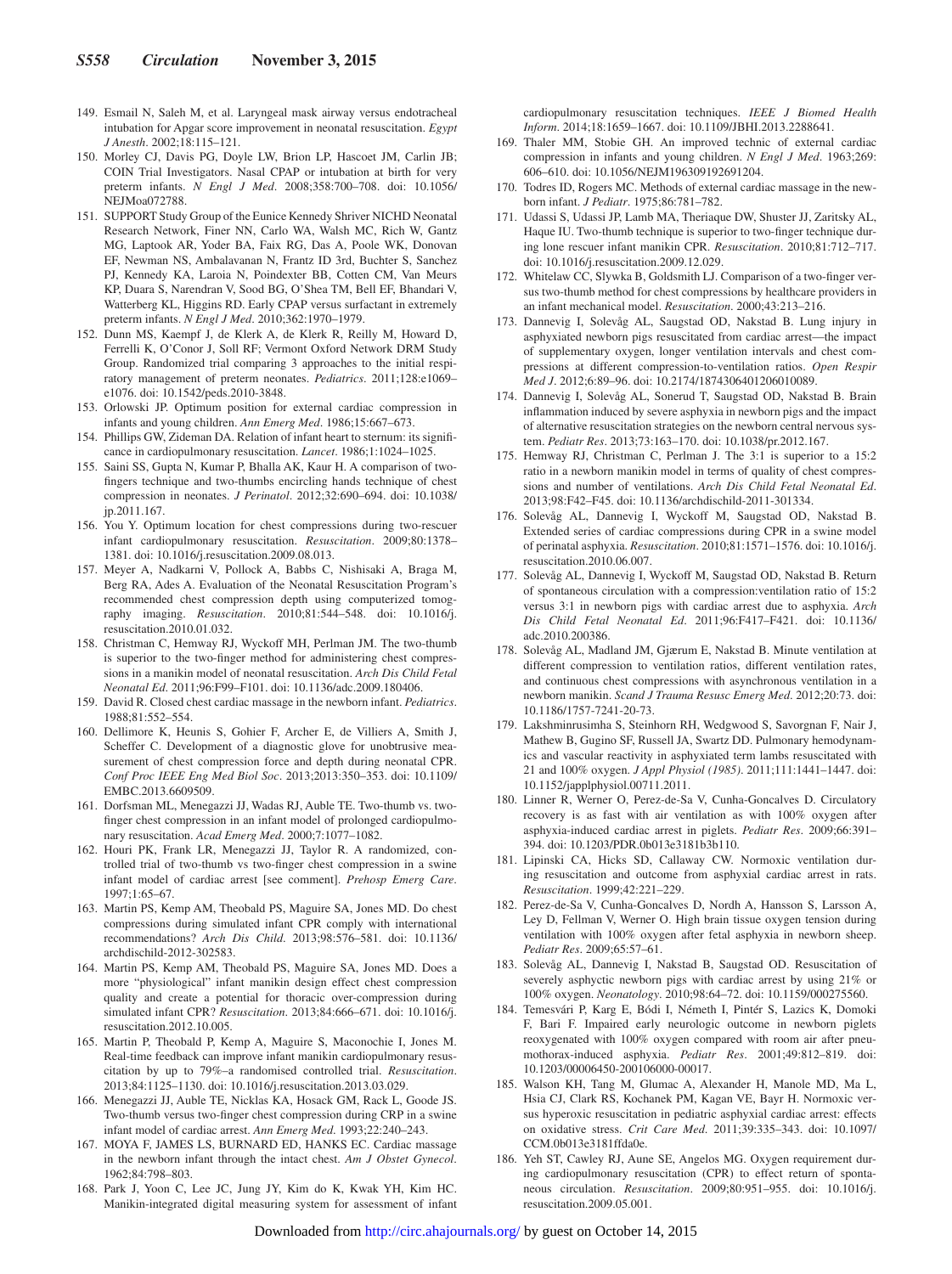- 187. Berg RA, Henry C, Otto CW, Sanders AB, Kern KB, Hilwig RW, Ewy GA. Initial end-tidal CO2 is markedly elevated during cardiopulmonary resuscitation after asphyxial cardiac arrest. *Pediatr Emerg Care*. 1996;12:245–248.
- 188. Bhende MS, Karasic DG, Menegazzi JJ. Evaluation of an end-tidal CO2 detector during cardiopulmonary resuscitation in a canine model for pediatric cardiac arrest. *Pediatr Emerg Care*. 1995;11:365–368.
- 189. Bhende MS, Thompson AE. Evaluation of an end-tidal CO2 detector during pediatric cardiopulmonary resuscitation. *Pediatrics*. 1995;95:395–399.
- 190. Bhende MS, Karasic DG, Karasic RB. End-tidal carbon dioxide changes during cardiopulmonary resuscitation after experimental asphyxial cardiac arrest. *Am J Emerg Med*. 1996;14:349–350. doi: 10.1016/ S0735-6757(96)90046-7.
- 191. Chalak LF, Barber CA, Hynan L, Garcia D, Christie L, Wyckoff MH. End-tidal  $CO<sub>2</sub>$  detection of an audible heart rate during neonatal cardiopulmonary resuscitation after asystole in asphyxiated piglets. *Pediatr Res*. 2011;69(5 pt 1):401–405. doi: 10.1203/PDR.0b013e3182125f7f.
- 192. Jacobs SE, Morley CJ, Inder TE, Stewart MJ, Smith KR, McNamara PJ, Wright IM, Kirpalani HM, Darlow BA, Doyle LW; Infant Cooling Evaluation Collaboration. Whole-body hypothermia for term and nearterm newborns with hypoxic-ischemic encephalopathy: a randomized controlled trial. *Arch Pediatr Adolesc Med*. 2011;165:692–700. doi: 10.1001/archpediatrics.2011.43.
- 193. Bharadwaj SK, Bhat BV. Therapeutic hypothermia using gel packs for term neonates with hypoxic ischaemic encephalopathy in resource-limited settings: a randomized controlled trial. *J Trop Pediatr*. 2012;58:382– 388. doi: 10.1093/tropej/fms005.
- 194. Robertson NJ, Hagmann CF, Acolet D, Allen E, Nyombi N, Elbourne D, Costello A, Jacobs I, Nakakeeto M, Cowan F. Pilot randomized trial of therapeutic hypothermia with serial cranial ultrasound and 18-22 month follow-up for neonatal encephalopathy in a low resource hospital setting in Uganda: study protocol. *Trials*. 2011;12:138. doi: 10.1186/1745-6215-12-138.
- 195. Thayyil S, Shankaran S, Wade A, Cowan FM, Ayer M, Satheesan K, Sreejith C, Eyles H, Taylor AM, Bainbridge A, Cady EB, Robertson NJ, Price D, Balraj G. Whole-body cooling in neonatal encephalopathy using phase changing material. *Arch Dis Child Fetal Neonatal Ed*. 2013;98:F280–F281. doi: 10.1136/archdischild-2013-303840.
- 196. Bottoms SF, Paul RH, Mercer BM, MacPherson CA, Caritis SN, Moawad AH, Van Dorsten JP, Hauth JC, Thurnau GR, Miodovnik M, Meis PM, Roberts JM, McNellis D, Iams JD. Obstetric determinants of neonatal survival: antenatal predictors of neonatal survival and morbidity in extremely low birth weight infants. *Am J Obstet Gynecol*. 1999;180 (3 pt 1):665–669.
- 197. Ambalavanan N, Carlo WA, Bobashev G, Mathias E, Liu B, Poole K, Fanaroff AA, Stoll BJ, Ehrenkranz R, Wright LL; National Institute of Child Health and Human Development Neonatal Research Network. Prediction of death for extremely low birth weight neonates. *Pediatrics*. 2005;116:1367–1373. doi: 10.1542/peds.2004-2099.
- 198. Manktelow BN, Seaton SE, Field DJ, Draper ES. Population-based estimates of in-unit survival for very preterm infants. *Pediatrics*. 2013;131:e425–e432. doi: 10.1542/peds.2012-2189.
- 199. Medlock S, Ravelli AC, Tamminga P, Mol BW, Abu-Hanna A. Prediction of mortality in very premature infants: a systematic review of prediction models. *PLoS One*. 2011;6:e23441. doi: 10.1371/journal.pone.0023441.
- 200. Tyson JE, Parikh NA, Langer J, Green C, Higgins RD; National Institute of Child Health and Human Development Neonatal Research Network. Intensive care for extreme prematurity–moving beyond gestational age. *N Engl J Med*. 2008;358:1672–1681. doi: 10.1056/NEJMoa073059.
- 201. Casalaz DM, Marlow N, Speidel BD. Outcome of resuscitation following unexpected apparent stillbirth. *Arch Dis Child Fetal Neonatal Ed*. 1998;78:F112–F115.
- 202. Harrington DJ, Redman CW, Moulden M, Greenwood CE. The longterm outcome in surviving infants with Apgar zero at 10 minutes: a systematic review of the literature and hospital-based cohort. *Am J Obstet Gynecol*. 2007;196:463.e1–463.e5. doi: 10.1016/j.ajog.2006.10.877.
- 203. Kasdorf E, Laptook A, Azzopardi D, Jacobs S, Perlman JM. Improving infant outcome with a 10 min Apgar of 0. *Arch Dis Child Fetal Neonatal Ed*. 2015;100:F102–F105. doi: 10.1136/archdischild-2014-306687.
- 204. Laptook AR, Shankaran S, Ambalavanan N, Carlo WA, McDonald SA, Higgins RD, Das A; Hypothermia Subcommittee of the NICHD Neonatal Research Network. Outcome of term infants using apgar scores at 10 minutes following hypoxic-ischemic encephalopathy. *Pediatrics*. 2009;124:1619–1626. doi: 10.1542/peds.2009-0934.
- 205. Patel H, Beeby PJ. Resuscitation beyond 10 minutes of term babies born without signs of life. *J Paediatr Child Health*. 2004;40:136–138.
- 206. Sarkar S, Bhagat I, Dechert RE, Barks JD. Predicting death despite therapeutic hypothermia in infants with hypoxic-ischaemic encephalopathy. *Arch Dis Child Fetal Neonatal Ed*. 2010;95:F423–F428. doi: 10.1136/ adc.2010.182725.
- 207. Breckwoldt J, Svensson J, Lingemann C, Gruber H. Does clinical teacher training always improve teaching effectiveness as opposed to no teacher training? A randomized controlled study. *BMC Med Educ*. 2014;14:6. doi: 10.1186/1472-6920-14-6.
- 208. Boerboom TB, Jaarsma D, Dolmans DH, Scherpbier AJ, Mastenbroek NJ, Van Beukelen P. Peer group reflection helps clinical teachers to critically reflect on their teaching. *Med Teach*. 2011;33:e615–e623. doi: 10.3109/0142159X.2011.610840.
- 209. Litzelman DK, Stratos GA, Marriott DJ, Lazaridis EN, Skeff KM. Beneficial and harmful effects of augmented feedback on physicians' clinical-teaching performances. *Acad Med*. 1998;73:324–332.
- 210. Naji SA, Maguire GP, Fairbairn SA, Goldberg DP, Faragher EB. Training clinical teachers in psychiatry to teach interviewing skills to medical students. *Med Educ*. 1986;20:140–147.
- 211. Schum TR, Yindra KJ. Relationship between systematic feedback to faculty and ratings of clinical teaching. *Acad Med*. 1996;71:1100–1102.
- 212. Skeff KM, Stratos G, Campbell M, Cooke M, Jones HW III. Evaluation of the seminar method to improve clinical teaching. *J Gen Intern Med*. 1986;1:315–322.
- 213. Lye P, Heidenreich C, Wang-Cheng R, Bragg D, Simpson D; Advanced Faculty Development Group. Experienced clinical educators improve their clinical teaching effectiveness. *Ambul Pediatr*. 2003;3:93–97.
- 214. Regan-Smith M, Hirschmann K, Iobst W. Direct observation of faculty with feedback: an effective means of improving patient-centered and learner-centered teaching skills. *Teach Learn Med*. 2007;19:278–286. doi: 10.1080/10401330701366739.
- 215. American Academy of Pediatrics, American Heart Association. *Textbook of Neonatal Resuscitation (NRP)*. Chicago, IL: American Academy of Pediatrics;2011.
- 216. Berden HJ, Willems FF, Hendrick JM, Pijls NH, Knape JT. How frequently should basic cardiopulmonary resuscitation training be repeated to maintain adequate skills? *BMJ*. 1993;306:1576–1577.
- 217. Ernst KD, Cline WL, Dannaway DC, Davis EM, Anderson MP, Atchley CB, Thompson BM. Weekly and consecutive day neonatal intubation training: comparable on a pediatrics clerkship. *Acad Med*. 2014;89:505– 510. doi: 10.1097/ACM.0000000000000150.
- 218. Kaczorowski J, Levitt C, Hammond M, Outerbridge E, Grad R, Rothman A, Graves L. Retention of neonatal resuscitation skills and knowledge: a randomized controlled trial. *Fam Med*. 1998;30:705–711.
- 219. Kovacs G, Bullock G, Ackroyd-Stolarz S, Cain E, Petrie D. A randomized controlled trial on the effect of educational interventions in promoting airway management skill maintenance. *Ann Emerg Med*. 2000;36:301–309. doi: 10.1067/mem.2000.109339.
- 220. Montgomery C, Kardong-Edgren SE, Oermann MH, Odom-Maryon T. Student satisfaction and self report of CPR competency: HeartCode BLS courses, instructor-led CPR courses, and monthly voice advisory manikin practice for CPR skill maintenance. *Int J Nurs Educ Scholarsh*. 2012;9. doi: 10.1515/1548-923X.2361.
- 221. Oermann MH, Kardong-Edgren SE, Odom-Maryon T. Effects of monthly practice on nursing students' CPR psychomotor skill performance. *Resuscitation*. 2011;82:447–453. doi: 10.1016/j.resuscitation. 2010.11.022.
- 222. Stross JK. Maintaining competency in advanced cardiac life support skills. *JAMA*. 1983;249:3339–3341.
- 223. Su E, Schmidt TA, Mann NC, Zechnich AD. A randomized controlled trial to assess decay in acquired knowledge among paramedics completing a pediatric resuscitation course. *Acad Emerg Med*. 2000;7:779–786.
- 224. Sutton RM, Niles D, Meaney PA, Aplenc R, French B, Abella BS, Lengetti EL, Berg RA, Helfaer MA, Nadkarni V. "Booster" training: evaluation of instructor-led bedside cardiopulmonary resuscitation skill training and automated corrective feedback to improve cardiopulmonary resuscitation compliance of Pediatric Basic Life Support providers during simulated cardiac arrest. *Pediatr Crit Care Med*. 2011;12:e116–e121. doi: 10.1097/PCC.0b013e3181e91271.
- 225. Turner NM, Scheffer R, Custers E, Cate OT. Use of unannounced spaced telephone testing to improve retention of knowledge after life-support courses. *Med Teach*. 2011;33:731–737. doi: 10.3109/0142159X.2010.542521.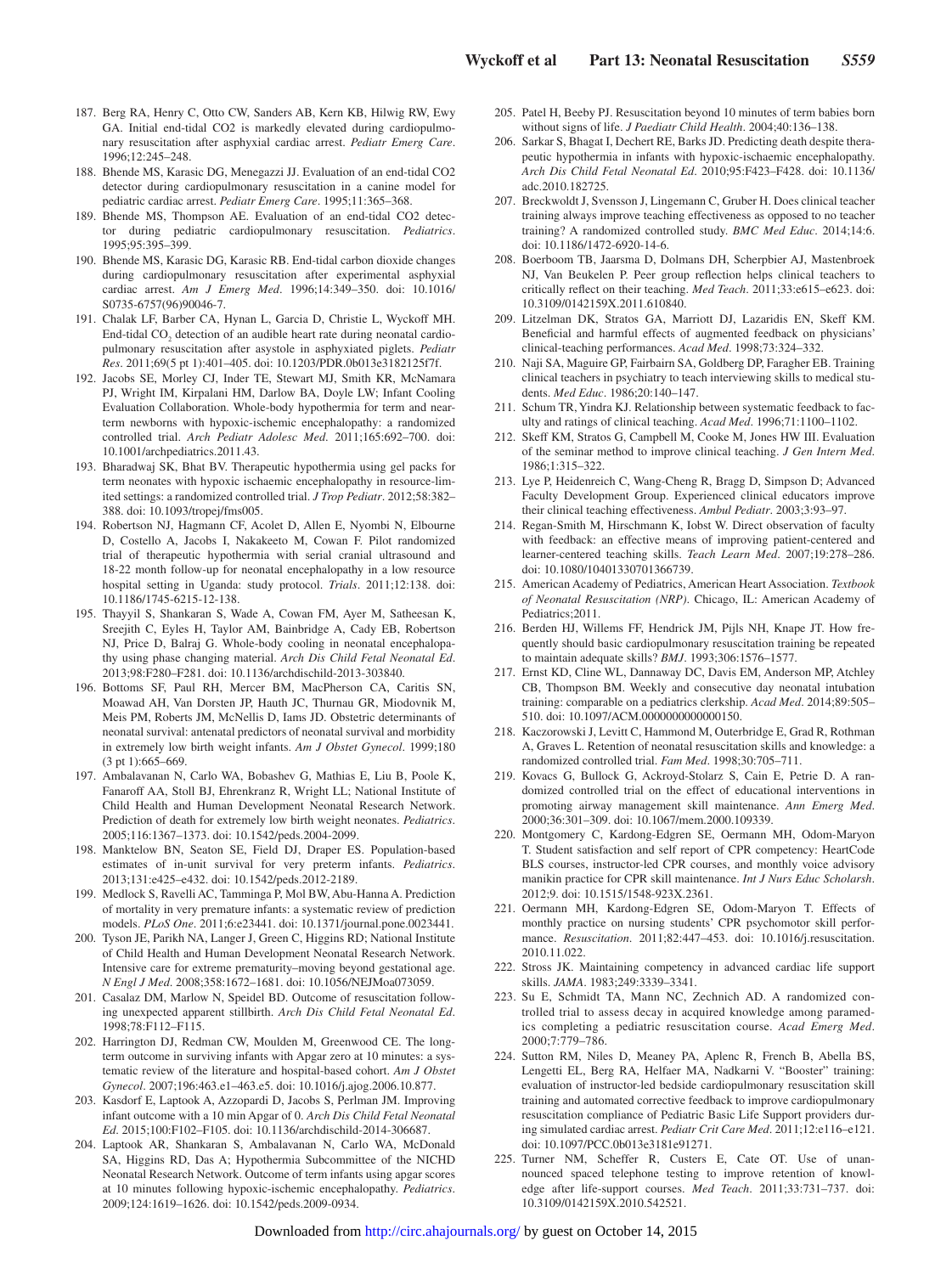- 226. Lubin J, Carter R. The feasibility of daily mannequin practice to improve intubation success. *Air Med J*. 2009;28:195–197. doi: 10.1016/j.amj. 2009.03.006.
- 227. Mosley CM, Shaw BN. A longitudinal cohort study to investigate the retention of knowledge and skills following attendance on the Newborn Life support course. *Arch Dis Child*. 2013;98:582–586. doi: 10.1136/ archdischild-2012-303263.
- 228. Nadel FM, Lavelle JM, Fein JA, Giardino AP, Decker JM, Durbin DR. Teaching resuscitation to pediatric residents: the effects of an intervention. *Arch Pediatr Adolesc Med*. 2000;154:1049–1054.
- 229. Niles D, Sutton RM, Donoghue A, Kalsi MS, Roberts K, Boyle L, Nishisaki A, Arbogast KB, Helfaer M, Nadkarni V. "Rolling Refreshers": a novel

approach to maintain CPR psychomotor skill competence. *Resuscitation*. 2009;80:909–912. doi: 10.1016/j.resuscitation.2009.04.021.

- 230. Nishisaki A, Donoghue AJ, Colborn S, Watson C, Meyer A, Brown CA 3rd, Helfaer MA, Walls RM, Nadkarni VM. Effect of just-in-time simulation training on tracheal intubation procedure safety in the pediatric intensive care unit. *Anesthesiology*. 2010;113:214–223. doi: 10.1097/ ALN.0b013e3181e19bf2.
- 231. O'Donnell CM, Skinner AC. An evaluation of a short course in resuscitation training in a district general hospital. *Resuscitation*. 1993;26:193–201.

KEY WORDS: cardiopulmonary resuscitation